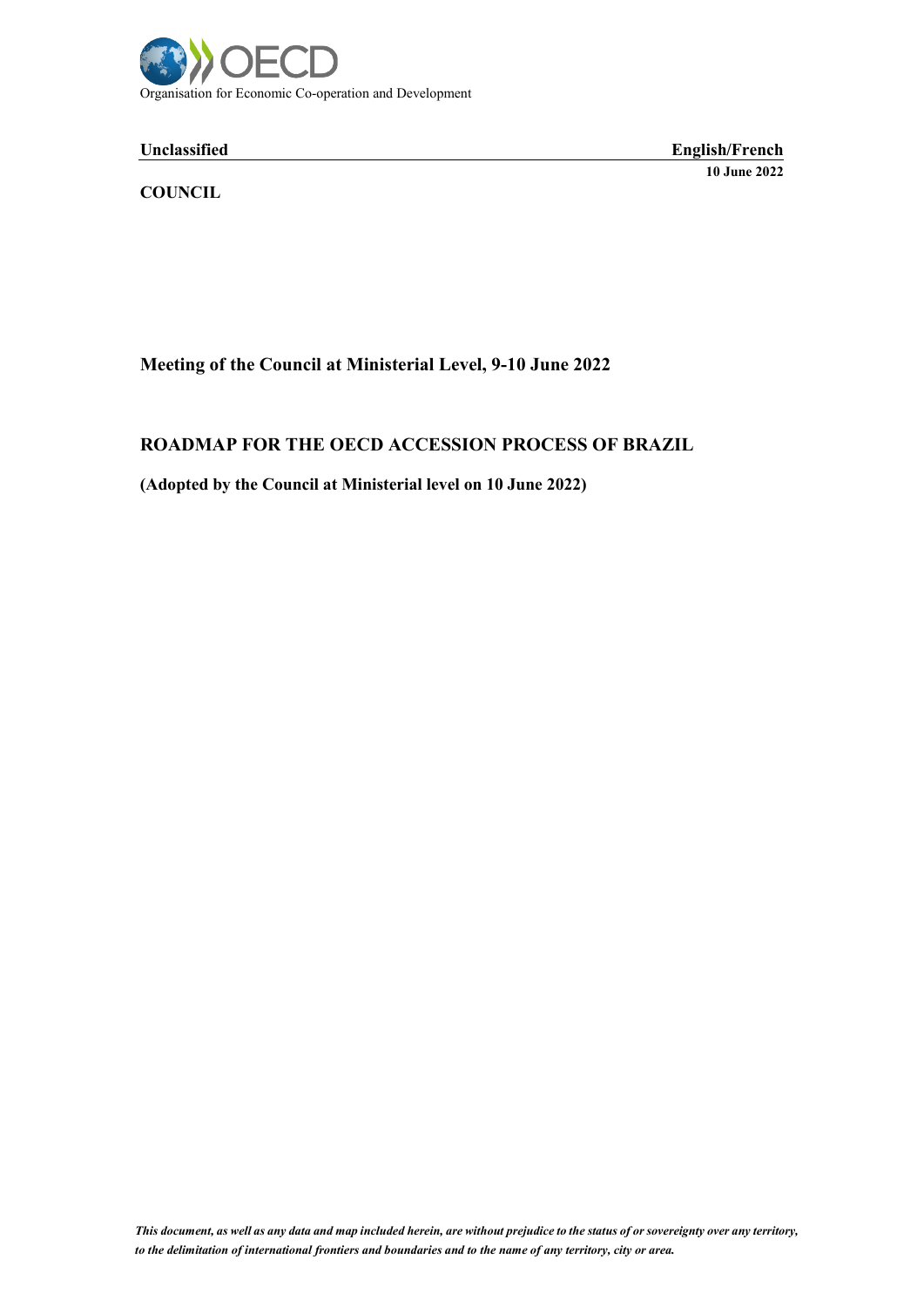**2** |

1. On 25 January 2022, the OECD Council decided to open accession discussions with Brazil as well as five other countries, taking into account the criteria of like-mindedness, significant player, mutual benefit and global considerations and recognising the progress made by these countries toward fulfilling the criteria outlined in the Framework for Consideration of Prospective Members [C(2017)92/FINAL]. It invited the Secretary-General, through a letter agreed by Council, to communicate the Council's decision to Brazil and to request Brazil to confirm its adherence to the OECD's 60th Anniversary Vision Statement and Ministerial Council Statement adopted in October 2021 and to the letter sent by the Secretary-General. The Council requested the Secretary-General, as positive responses were received from candidate countries, to set out the terms, conditions and process for accession to the OECD in draft Roadmaps for Accession for consideration and adoption by Council.

2. In accordance with the Council Resolution of 25 January 2022, this Roadmap sets out the terms, conditions and process for the accession of Brazil with the objective of enabling Council, at the end of the process set out in this Roadmap, to come to a decision on whether to invite Brazil to accede to the OECD Convention and thereby become a Member of the Organisation. In response to changing circumstances, the Council may introduce changes to the Roadmap during the accession process.

3. The overarching objective of the accession process is to achieve convergence of Brazil with OECD standards, best policies and best practices, resulting in better outcomes for OECD Members as well as for Brazil and its citizens. Throughout the accession process, the OECD will work closely with Brazil to support the adoption of long-lasting reforms to align with OECD standards, best policies and best practices.

# **I. Shared Values, Vision and Priorities**

4. The shared values, vision and priorities of the OECD membership are set out in the OECD's 60th Anniversary Vision Statement [C/MIN(2021)16/FINAL] as well as the 2021 Ministerial Council Statement [C/MIN(2021)25/FINAL] to which Brazil has confirmed its adherence. These shared values, vision and priorities constitute the strength of the Organisation and the accession process will serve to confirm Brazil's adherence to these values, vision and priorities in practice. This is a fundamental requirement for membership.

5. OECD Members have set out their shared values, vision and priorities in the OECD's 60th Anniversary Vision Statement: "We form a like-minded community, committed to the preservation of individual liberty, the values of democracy, the rule of law and the defence of human rights. We believe in open and transparent market economy principles. Guided by our Convention, we will pursue sustainable economic growth and employment, while protecting our planet. Our shared endeavour is to end poverty, to tackle inequalities and to leave no one behind. We want to improve the lives and prospects of everyone, inside and outside the OECD. As a global pathfinder, the OECD will therefore continue to develop evidence-based analysis that helps generate innovative policies and standards to build stronger, more sustainable and more inclusive economies, inspiring trust and confidence for resilient, responsive and healthy societies."

6. Candidate countries are expected to demonstrate this like-mindedness in their statements and actions in their relations with the Organisation and its Members. This like-mindedness includes the readiness to engage constructively in open and frank discussions with a view to finding consensus as well as the willingness to accept the Organisation's unique working methods including peer review, a hallmark of the OECD. The actions of candidate countries in other international fora may also be considered as appropriate. Bilateral issues should not be an impediment in the accession process and should therefore be resolved in a like-minded and constructive way.

7. These shared values, vision and priorities shall be a central element throughout the accession process including at the ultimate stage when making a final decision on whether to invite a candidate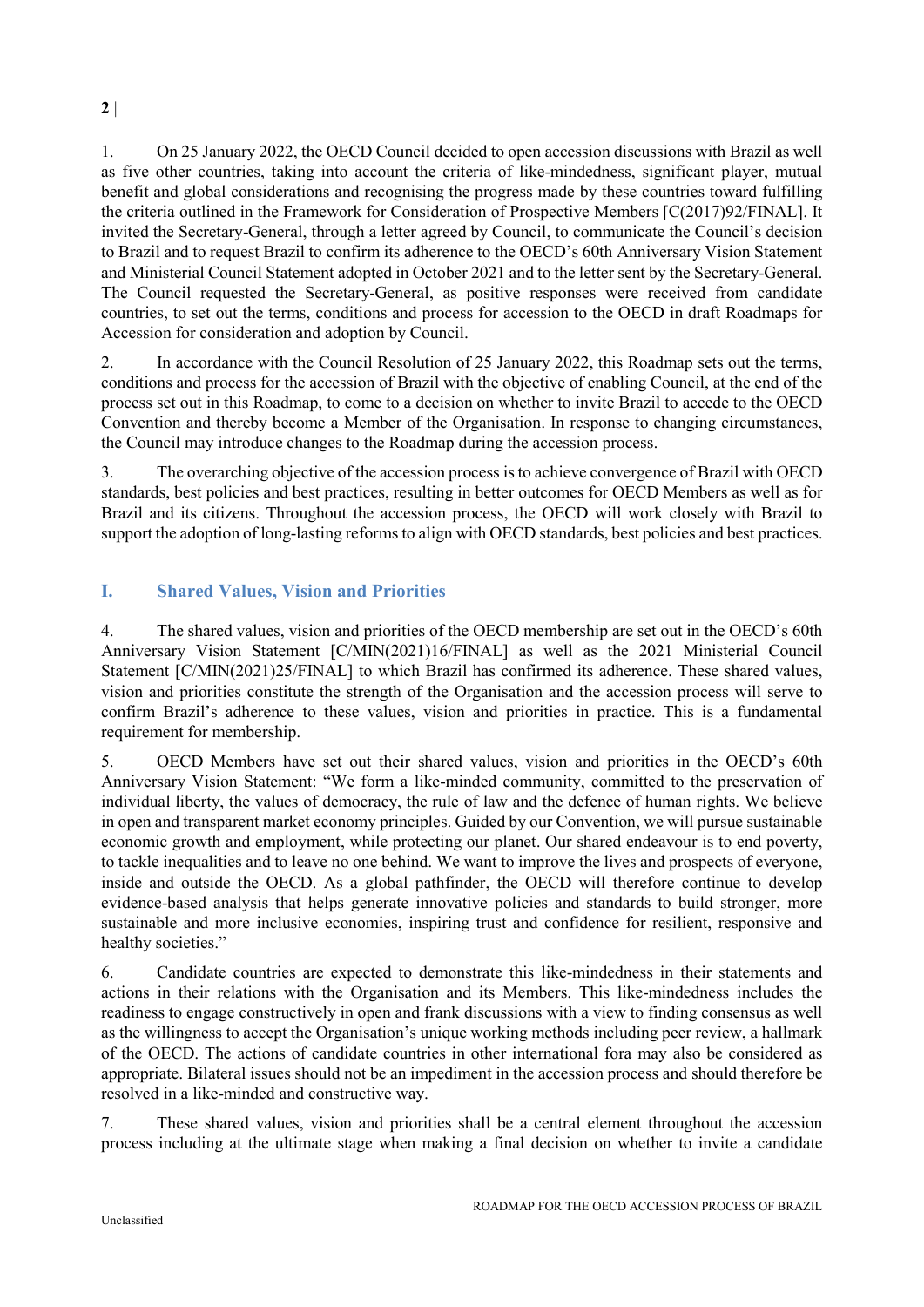country to become a Member of the Organisation. Questions related to these shared values, vision and priorities as well as commitment to the OECD's working methods will be regularly reviewed by Council, including in the framework of dedicated meetings to which representatives of the candidate country may be invited to discuss issues of concern.

# **II. Obligations of OECD Membership**

- 8. The obligations of membership include, inter alia:
	- i. acceptance of the aims of the Organisation, as set out in Article 1 of the Convention as well as in the Report of the OECD Preparatory Committee of December 1960;
	- ii. accession to the OECD Convention and implementation of all of the undertakings and commitments set out therein;
	- iii. acceptance of Supplementary Protocols Nos. 1 and 2 to the OECD Convention;
	- iv. acceptance of all decisions, resolutions, rules, regulations and conclusions previously adopted by the Organisation relating to its management and functioning including those concerning the governance of the Organisation, the financial contributions of Members, other financial and budget matters, staff matters (including the judgments of the Administrative Tribunal), procedural matters, relations with non-Members and classification of information as they stand on the date of membership and with no exception;
	- v. acceptance of the financial statements of the Organisation;
	- vi. acceptance of the working methods of the Organisation;
	- vii. acceptance of all substantive legal instruments of the Organisation in force on the date of the decision of the OECD Council to invite the candidate country to become a Member, subject to any agreed reservations or observations reproduced in the Final Statement.

9. OECD membership obligations also include the conclusion of an appropriate Agreement on the privileges and immunities of the Organisation in line with the privileges and immunities which Member countries should be prepared to grant to the Organisation in order to ensure its independence and proper functioning. This agreement must be concluded before a decision is made by the OECD Council to invite the candidate country to become a Member and must enter into force no later than the date of accession to the OECD Convention. Accordingly, it will be important for negotiations on privileges and immunities to start promptly.

# **III. Technical Reviews by OECD Committees**

10. In order to allow Council to take an informed decision on the accession of Brazil, Brazil will undergo in-depth reviews by OECD substantive committees (hereafter "committees") which will each provide a formal opinion to the Council upon completion of their technical review.

# *a) Policy Areas Identified by Council*

11. As set out in the Council Resolution of 25 January 2022, and the resulting letter sent by the Secretary-General to candidate countries, the Council has identified the following policy areas which will be covered in the technical reviews:

- **Structural reform**: how to shape the candidate country's structural reform agenda in an ambitious manner as a basis for strong, sustainable, green and inclusive growth;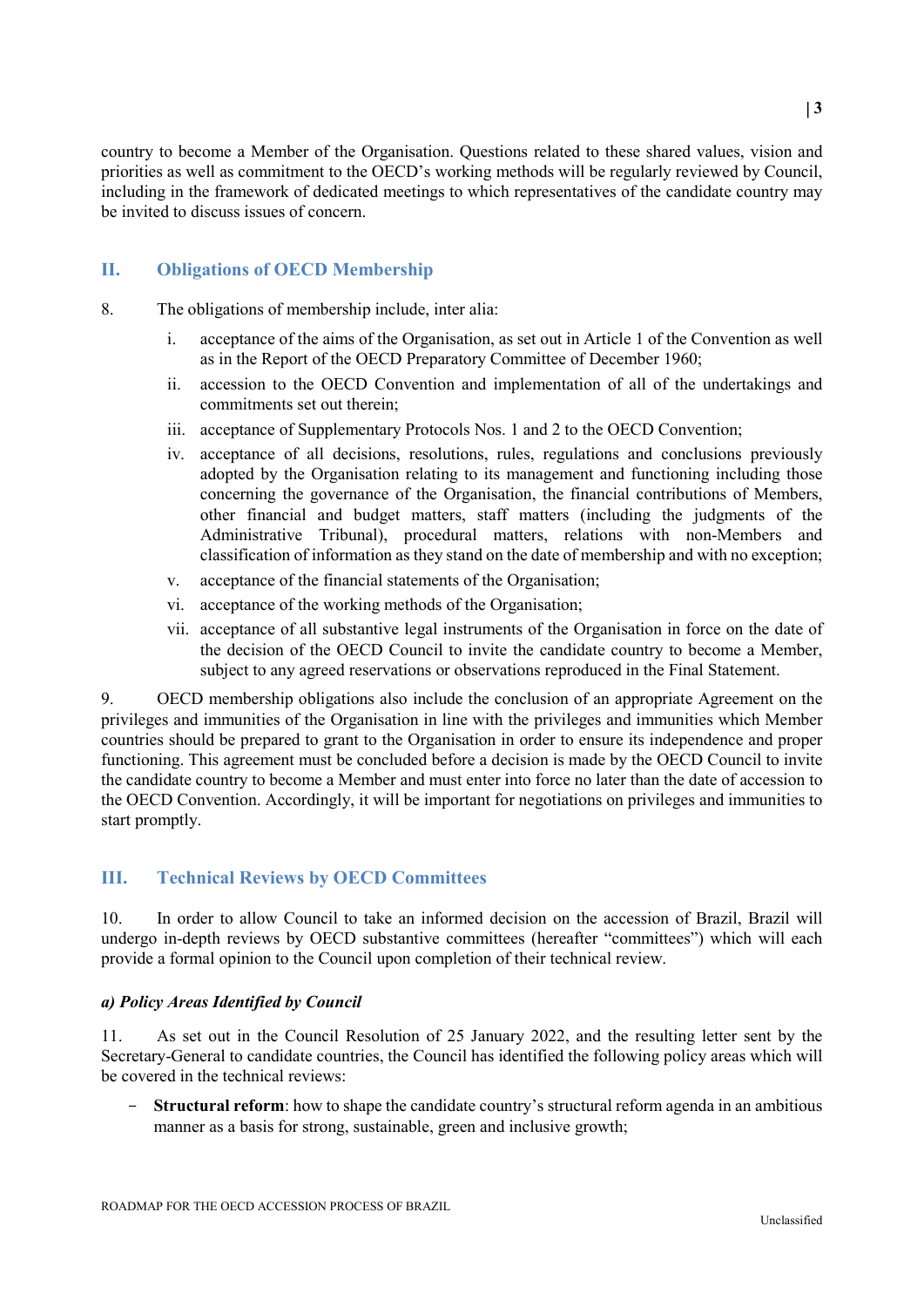- **Open trade and investment**: how to reinforce the candidate country's open trade and investment regime, in light of the value of open, trading, competitive, sustainable and transparent market economies; how to strengthen rules-based international trade. This includes the importance of strengthening the rules-based multilateral trading system with the WTO at its centre, opposition to economic coercion, the levelling of the international playing field through increased competition, better integration of SMEs into global value chains and the dismantlement of unnecessary barriers to international trade, which benefits consumers and promotes economic growth and innovation;
- Inclusive growth: how to put in place efficient and effective social and equality of opportunity policies, in order to contribute to an inclusive growth that delivers for all citizens;
- Governance: how to strengthen public governance, integrity and anti-corruption efforts;
- **Environment, biodiversity, and climate**: how to ensure effective protection of the environment and biodiversity, and action on climate change in order to achieve the objectives of the Paris Agreement on climate change. This includes the need for whole-of-economy policy measures aligned with the goals of the Paris Agreement and in particular the goal of achieving global netzero greenhouse gas emissions by 2050 through deep emissions reductions enabled by public and private investments. This also includes the importance for each country to adopt and fully implement public policies in line with its climate goals, including reversing and halting biodiversity loss and deforestation as agreed during COP26 in Glasgow, and taking effective actions to translate this on the ground;
- **Digitalisation**: how to advance an inclusive digital economy including through working together at the international level; and,
- **Infrastructure**: how to invest in quality infrastructure in a transparent, accountable and inclusive way.

12. This non-exhaustive list of key areas is without prejudice to the range of specific issues that may be identified as a result of the detailed analysis and assessment of the different committees.

#### *b) List of Committees Conducting Accession Reviews*

13. The following committees will conduct accession reviews of Brazil and provide a formal opinion to Council, drawing as appropriate on assessments by their subsidiary bodies:

- Investment Committee and the Working Party on Responsible Business Conduct;
- Working Group on Bribery in International Business Transactions;
- Corporate Governance Committee;
- Committee on Financial Markets;
- Insurance and Private Pensions Committee;
- Competition Committee:
- Committee on Fiscal Affairs;
- Environment Policy Committee;
- Chemicals and Biotechnology Committee;
- Public Governance Committee:
- Committee of Senior Budget Officials;
- Regulatory Policy Committee;
- Regional Development Policy Committee;
- Committee on Statistics and Statistical Policy;
- Economic and Development Review Committee;

**4** |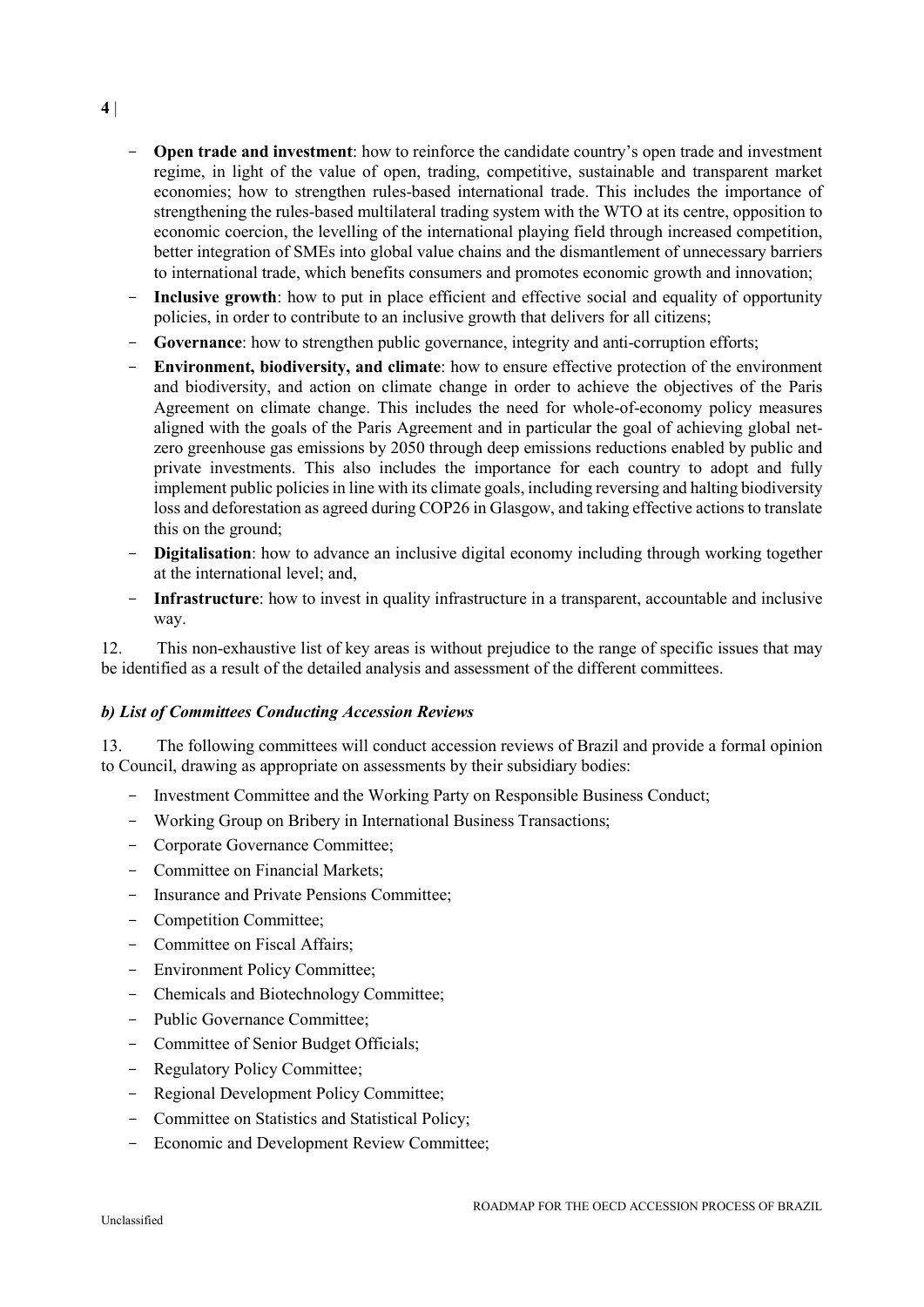- Education Policy Committee;
- Employment, Labour and Social Affairs Committee;
- Health Committee;
- Trade Committee and the Working Party on Export Credits;
- Committee for Agriculture;
- Fisheries Committee;
- Committee for Scientific and Technological Policy;
- Committee on Digital Economy Policy;
- Committee on Consumer Policy;
- Steel Committee;
- Council Working Party on Shipbuilding.

#### *c) Scope and Conduct of Technical Reviews*

14. The technical reviews and resulting formal opinions will cover two principal elements as further described in paragraphs 19 to 24 below:

- i. an evaluation of the willingness and ability of Brazil to implement any substantive OECD legal instruments within the committee's competence; and,
- ii. an evaluation of Brazil's policies and practices as compared to OECD best policies and practices in the relevant area, with reference to the corresponding Core Principles set out in the Appendix to the present Roadmap.

15. The technical reviews will begin with the submission by Brazil of an Initial Memorandum (see paragraphs 19 to 22 below). There will then be a phase of intensive information-gathering and in-depth analysis by the Secretariat resulting in a background report to support the review by the committee. The report prepared by the Secretariat will be the basis for a phase of discussions by committees of the elements set out in paragraph 14. There may be several rounds of dialogue with Brazil as well as closed session discussions among OECD Members. As a result of this analysis and discussion, committees may recommend changes to bring Brazil's legislation, policy and/or practices into line with OECD legal instruments or to bring Brazil's policies and practices closer to OECD best policies and practices. Committees may also consider ways to support the candidate countries in making these changes, including through technical assistance by the Secretariat and channels for experts from Member countries to voluntarily share their national experiences.

16. During the accession review, each committee may communicate the conclusions of their discussions to the candidate country by means of letters from the committee Chair outlining the issues identified and recommendations made by the committee as well as next steps in the accession review.

17. Each committee will determine the list of legislative changes and other reforms that must be adopted before the completion of its technical review. When a committee is satisfied with Brazil's alignment with OECD legal instruments as well as OECD best policies and practices, it will adopt a formal opinion that will subsequently be submitted to Council once all committees undertaking accession reviews have adopted their formal opinions.

18. While all the legislative changes and other reforms considered essential by committees must be adopted before the end of the accession process, in their formal opinions, committees may make recommendations for additional follow-up actions by Brazil and/or state that it wishes to continue to further monitor and thereby support the implementation of reforms adopted during the accession process. For this purpose, committees may propose to Council a timeline for Brazil to report back to the committee after accession (see paragraphs 43 and 44 below).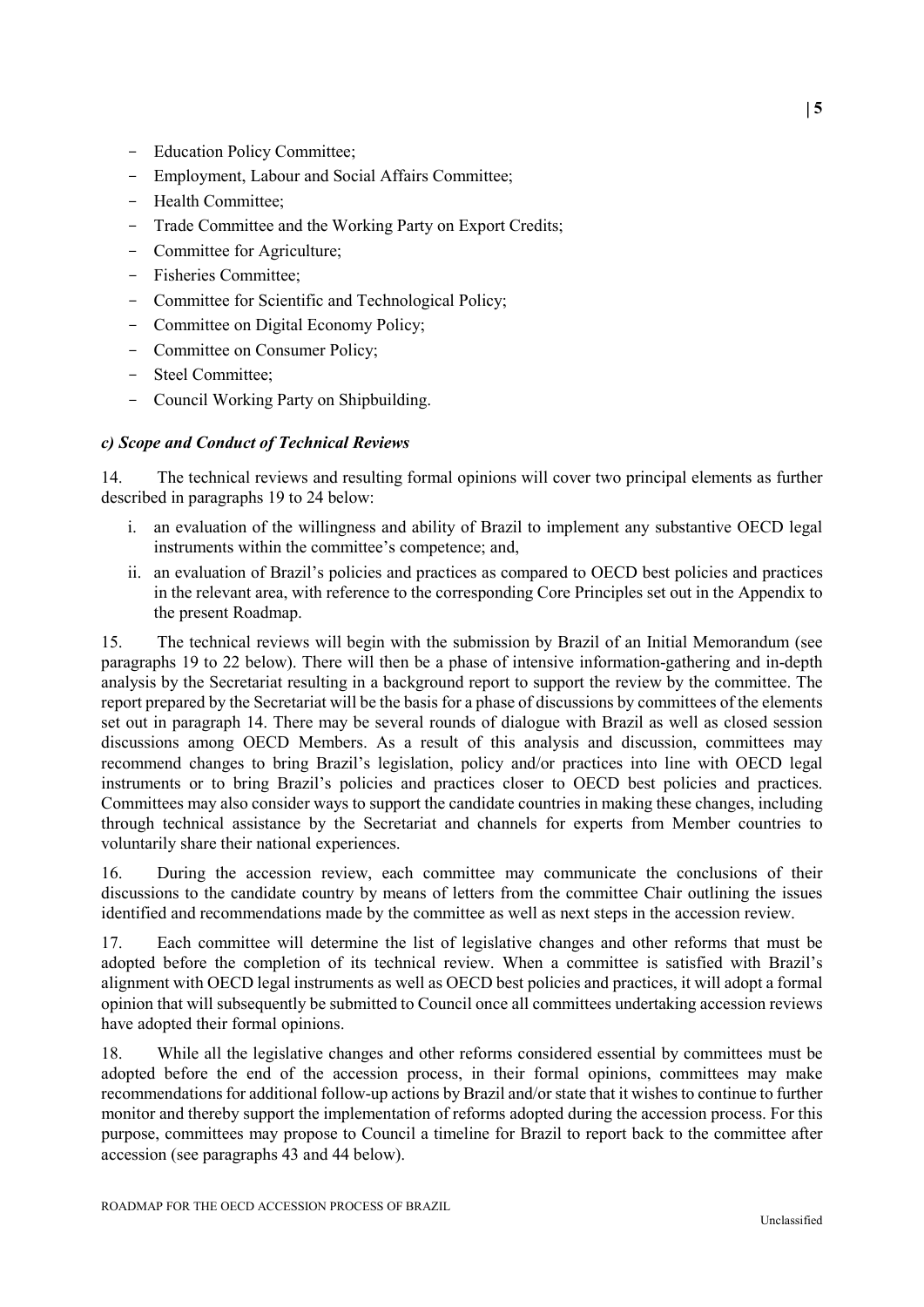# *i) Willingness and ability to implement substantive OECD legal instruments*

19. In practice, the starting point of the technical reviews will be the submission by Brazil to the Secretary-General of an Initial Memorandum, setting out a first self-assessment of the alignment of Brazil's legislation, policies and practices with each OECD legal instrument in force that applies to all OECD Members. This includes all substantive Decisions, Recommendations, Declarations as well as international agreements or arrangements developed within the OECD framework (a full list is available at [https://legalinstruments.oecd.org\)](https://legalinstruments.oecd.org/).The self-assessment should cover legal instruments to which Brazil already adheres.

20. Reservations or observations to an OECD legal instrument will only be possible if this is in line with the practice of OECD Members. If Brazil considers that further actions are required in order to align with the OECD legal instrument, it should set out a proposed action plan setting out how it intends to modify its legislation, policies and practices for this together with a schedule for these actions.

21. The Initial Memorandum shall be formally submitted following a review by the Secretariat and any appropriate modifications incorporated thereafter. The relevant parts of the Initial Memorandum will then be submitted to the different committees reviewing Brazil. The committees will evaluate as part of their technical reviews the alignment of Brazil with OECD legal instruments within their competence in order to determine any further actions that are required. The formal opinion of each committee will include an assessment of the willingness and ability of Brazil to implement any OECD legal instruments within the committee's competence.

22. For new or revised OECD legal instruments adopted after the submission of the Initial Memorandum, Brazil will be requested to provide an alignment self-assessment as soon as possible, and this will be evaluated by the relevant substantive committee. If the committee has already concluded its formal opinion, an evaluation of Brazil's position may be undertaken by the Secretariat (see paragraph 29 below).

# *ii) Comparison with OECD best policies and practices*

23. The committees reviewing Brazil will also provide the Council with an evaluation in their formal opinions of Brazil's policies and practices as compared to OECD best policies and practices in their area of competence, with reference to the corresponding Core Principles set out in the Appendix to the present Roadmap.

24. Committees may also take into account Brazil's position on other rules, standards and benchmarks by which OECD Members generally abide (e.g. position on major multilateral agreements).

# *d) Timeline and Organisation of Technical Reviews*

25. Technical reviews by substantive committees will be carried out in parallel and the formal opinions adopted by all committees reviewing Brazil will be submitted to the Council as one package.

26. The timeline for the technical reviews largely depends on the pace at which Brazil provides information to the committees and the pace at which Brazil takes appropriate action in response to recommendations by committees for changes to legislation, policy and practice. Brazil will be expected to fulfil all requirements of the accession process within a reasonable time and the Council will regularly discuss Brazil's level of progress in the technical reviews.

27. Each OECD substantive committee will determine the organisation of its technical accession reviews with due consideration to other priorities in its work programme. With the support of the Secretariat, committees will also consider modalities to manage the workload represented by the accession

#### ROADMAP FOR THE OECD ACCESSION PROCESS OF BRAZIL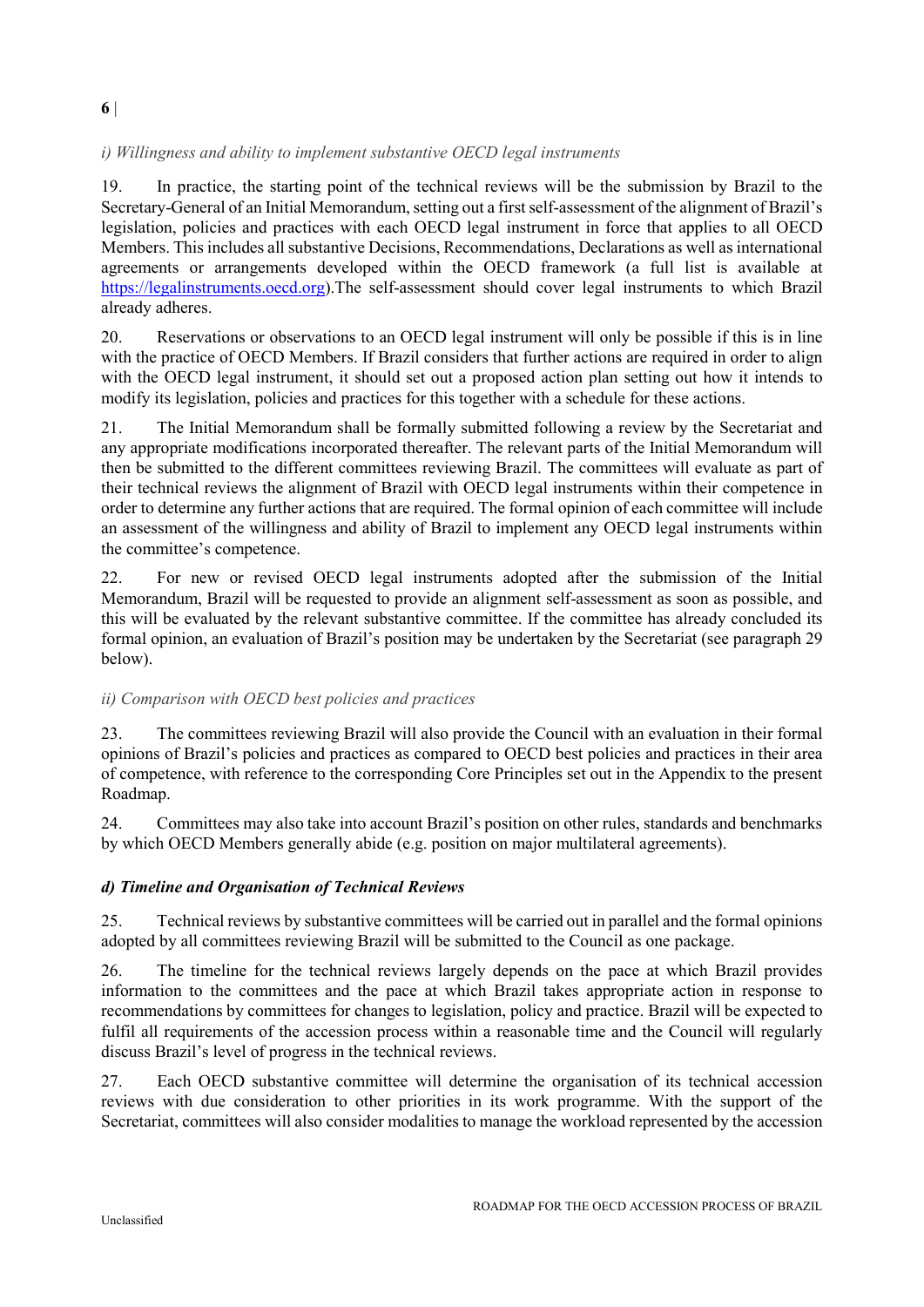reviews. These modalities could include dedicated virtual meetings, a maximum number of accession reviews per meeting, small groups of delegates advancing the work or having a lead delegate or rapporteur.

#### *e) Confidentiality and Disclosure of Information*

28. In principle, the accession discussions between the OECD and Brazil take place in a confidential setting in order to preserve a space for open and frank discussions between OECD Members and Brazil. At the same time, in order to inform discussions and support reforms in Brazil, the OECD and Brazil may agree to disclose certain information. In this regard, the background reports prepared by the Secretariat to support the accession reviews may be published before the end of the accession process under the authority of the Secretary-General. However, the version of the reports to be published should not contain the final evaluation of the two criteria set out in paragraph 14 above since this evaluation is destined for the Council only.

## **IV. Technical Review by the Secretariat**

29. Brazil's alignment with OECD legal instruments which do not fall within the competence of a committee reviewing Brazil or which have not been reviewed by the competent committee because they were adopted after the conclusion of its formal opinion, will be evaluated by the Secretary-General who will present a report to the Council at the end of the process.

## **V. Participation in OECD Substantive Committees during the Accession Process**

30. During the accession process, Brazil is invited to participate, on the basis of its status as an accession candidate country, in the meetings of all OECD substantive committees and their subsidiary bodies open to participation by all OECD Members. Where it participates on the basis of its status of an accession candidate country, it will participate in all discussions except confidential sessions and have access to related documents but it will not take part in decision-making. Where Brazil is an Associate or Participant in an OECD body in line with the Resolution on Partnerships [C(2012)100/REV1/FINAL], it will maintain this status and the corresponding rights and obligations throughout the accession process.

## **VI. Development Assistance Committee**

31. The Development Assistance Committee will engage in a structured dialogue with Brazil during the accession process to discuss the opportunity and feasibility of joining the Committee.

## **VII. Participation in Optional OECD Bodies or Programmes**

32. During the accession process, Brazil is invited to state whether it intends to participate, upon becoming a Member of the Organisation, in some or all of the Organisation's optional bodies or programmes in which it does not already participate. This includes the International Energy Agency, the Nuclear Energy Agency as well as other optional bodies and programmes, which may have special membership criteria and/or require the acceptance of specific obligations. If Brazil expresses its intention to join some of these activities, the relevant bodies or programmes may undertake their established membership procedures in parallel with the OECD accession process.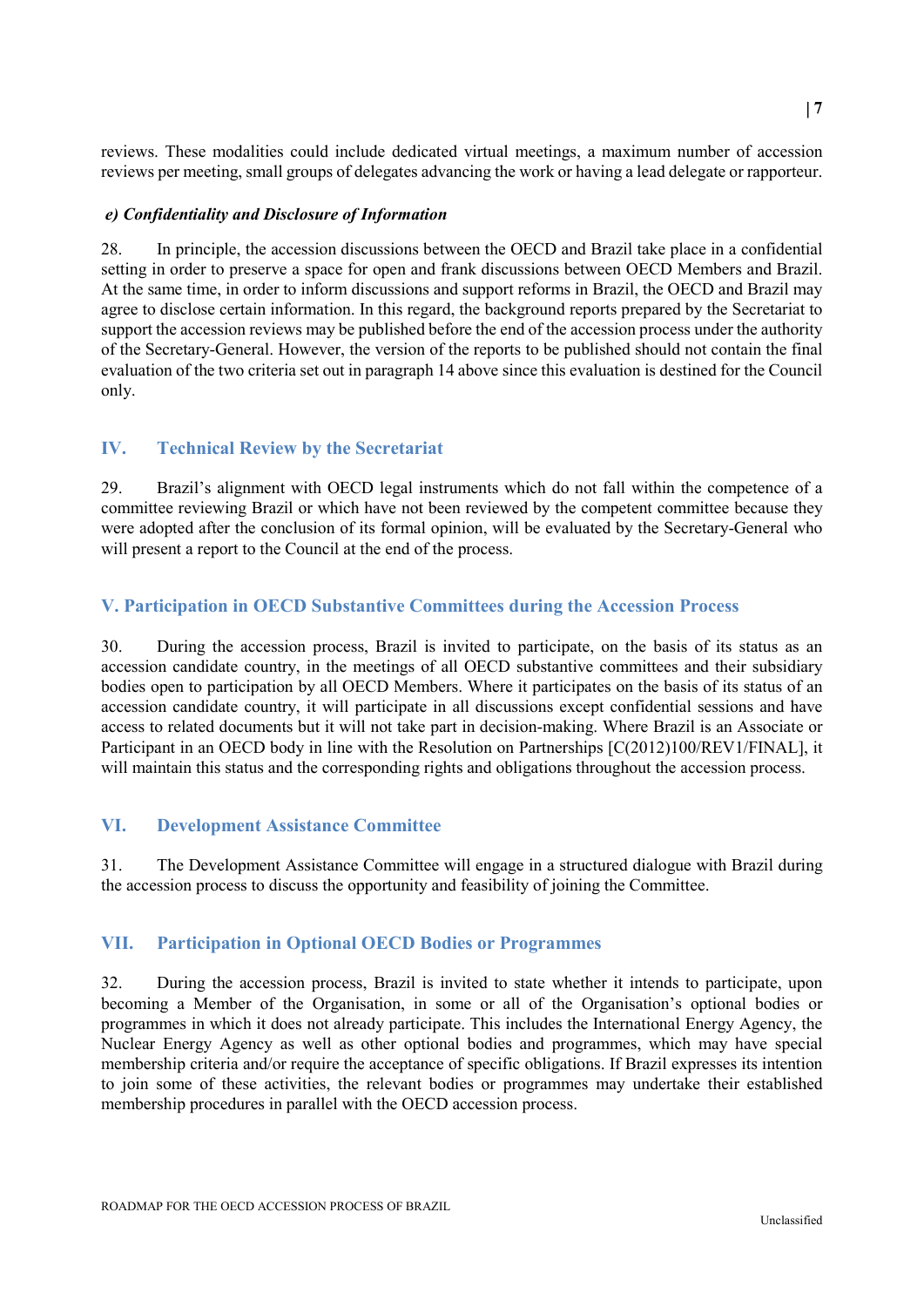# **VIII. Coordination Role of the Secretariat**

- 33. Throughout the process, the Secretariat will:
	- ˗ assist Brazil in complying with the requirements of the accession process and provide its authorities with any necessary information or advice, including reviewing the draft Initial Memorandum and other documentation submitted;
	- ˗ provide information and analysis for the technical reviews by committees of Brazil, as well as provide procedural guidance and facilitate coordination including on the treatment of any legal instruments or issues that will be reviewed by more than one committee;
	- ˗ provide the Council with regular reports on the status of the accession process as well as any material it may require for the consideration of Brazil's request for membership.

#### **IX. Conclusion of the Accession Process**

#### *A. Final Statement*

34. When all of the technical reviews and other discussions are complete, the Government of Brazil will submit to the Secretary-General a Final Statement:

- 1. stating that it shall assume all obligations of Member of the Organisation including:
	- i. the acceptance of the aims of the Organisation, as set out in Article 1 of the Convention as well as in the Report of the OECD Preparatory Committee of December 1960;
	- ii. accession to the OECD Convention and implementation of all of the undertakings and commitments set out therein;
	- iii. acceptance of Supplementary Protocols Nos. 1 and 2 to the OECD Convention;
	- iv. acceptance of all decisions, resolutions, rules, regulations and conclusions previously adopted by the Organisation relating to its management and functioning including those concerning the governance of the Organisation, the financial contributions of Members, other financial and budget matters, staff matters (including the judgments of the Administrative Tribunal), procedural matters, relations with non-Members and classification of information as they stand on the date of membership and with no exception;
	- v. acceptance of the financial statements of the Organisation;
	- vi. acceptance of the working methods of the Organisation;
	- vii. acceptance of all substantive legal instruments of the Organisation in force on the date of the decision of the OECD Council to invite the candidate country to become a Member, subject to any agreed reservations or observations reproduced in the Final Statement;
- 2. accepting that the Privileges and Immunities Agreement between Brazil and the OECD must have entered into force at the time of the deposit of the instrument of accession to the Convention;
- 3. specifying its intention to participate in any optional bodies or programmes upon becoming a Member of the Organisation;
- 4. noting that any prior agreements between Brazil and the Organisation concerning participation as a non-Member in OECD bodies shall be considered to be terminated as of the date of its accession to the OECD Convention;
- 5. agreeing to submit any progress reports to OECD committees after accession as set out in the decision of the Council to invite Brazil to accede to the OECD Convention, to designate a highlevel contact point on post accession progress, to contribute financial resources to cover the costs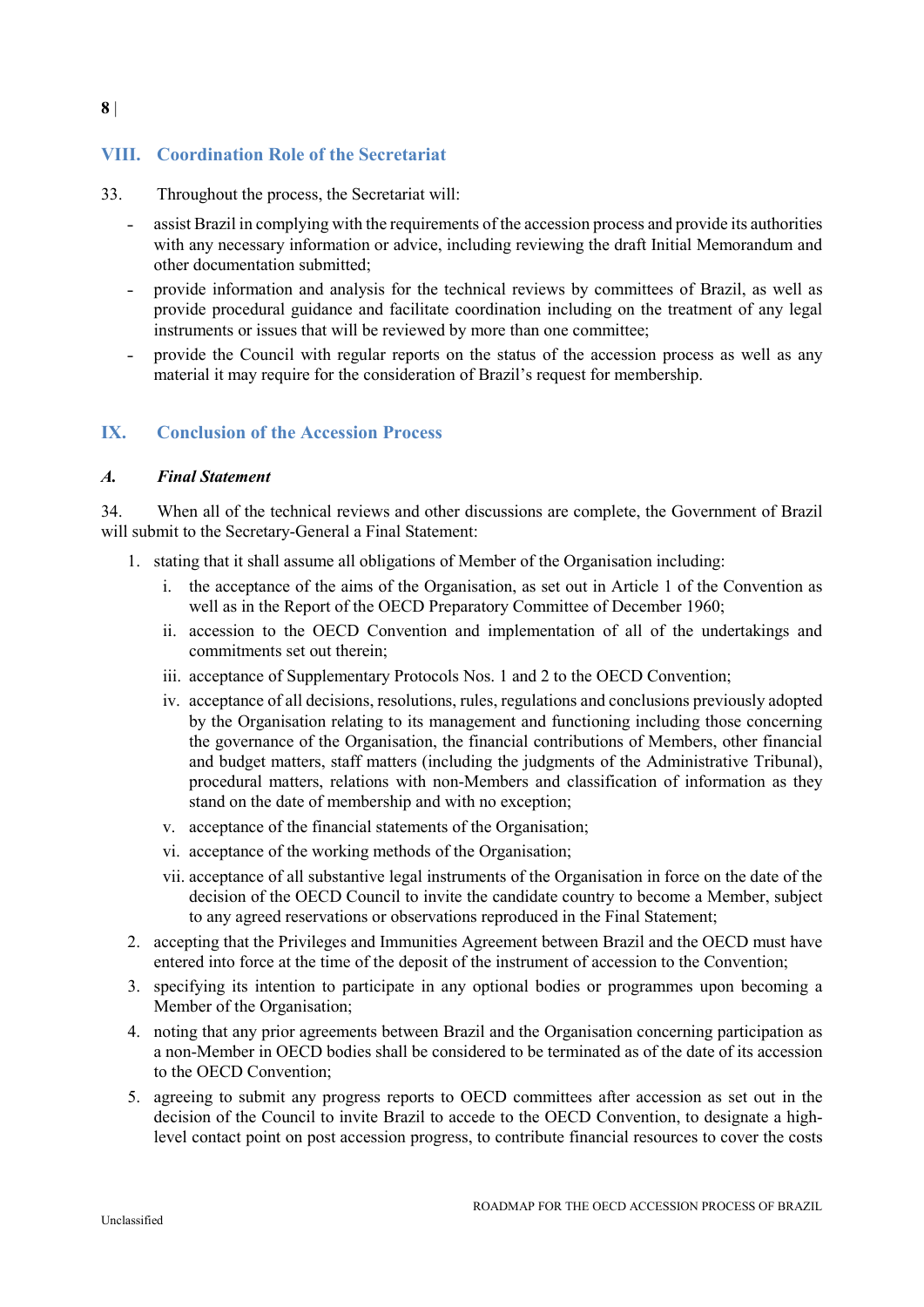of the evaluation of these reports and to the publication of annual post-accession progress reports prepared by the Secretariat; and

6. setting out any additional undertakings that may be appropriate in light of the discussions on the terms and conditions of its membership.

# *B. Decision by Council on Whether to Extend an Invitation to Brazil to Accede to the OECD Convention*

35. When all the technical reviews and other discussions are complete and Brazil has submitted its Final Statement, the Secretary-General will present the relevant analysis and documents for Council's consideration. This will include a general report on the accession process with the Secretary General's recommendation to Council, the Final Statement of Brazil, the formal opinions of all committees reviewing Brazil and a report on the technical review by the Secretariat of Brazil's position on OECD legal instruments not reviewed by any committee.

36. On the basis of these documents and any other relevant information including consideration of any issues related to shared values, vision and priorities, the Council will decide by unanimity, in accordance with Article 16 of the Convention, whether to invite Brazil to accede to the Convention as well as the terms and conditions of that invitation.

37. If the Council Decision is positive, an Accession Agreement will be signed between Brazil and the Organisation which would incorporate, as its main elements, the Final Statement of Brazil and the Council Decision. This Agreement will be made public.

38. With regard to any new or revised substantive legal instruments adopted between the date of the decision of the OECD Council to invite Brazil to accede to the OECD Convention and the date on which Brazil deposits its instrument of accession and becomes an OECD Member, Brazil will be expected to adhere to these instruments at the time of adoption.

39. Once an invitation to become a Member has been extended, it will be for Brazil to take the appropriate steps at the national level to ratify the Accession Agreement and accede to the OECD Convention. In the period between the Council Decision and the date of membership, Brazil will be invited to participate, without decision-making rights, in the work of the Council and its standing committees.

40. Once invited to become a Member, Brazil will be expected to complete its internal procedures swiftly and the Secretary-General would provide updates to Council on progress. If there is an unexpected delay, the Council may call for a discussion with Brazil and consider whether further action is required.

# *C. Deposit of the Instrument of Accession*

41. Once Brazil has completed its internal procedures, it will accede to the OECD Convention by depositing its instrument of accession with the French Government, the depositary of the Convention. As from the date of the deposit of the instrument of accession, Brazil will be an OECD Member.

#### *D. Adoption of the Council Resolution Recording Accession*

42. The procedure concludes, following the practice of the Organisation, with a Resolution of the Council noting the accession and the date on which it took effect.

#### *E. Post-Accession Reporting Process*

43. While all the legislative changes and other reforms considered essential by committees must be adopted before the end of the accession process, committees may make recommendations for additional follow-up actions by Brazil and/or state that it wishes to continue to further monitor and thereby support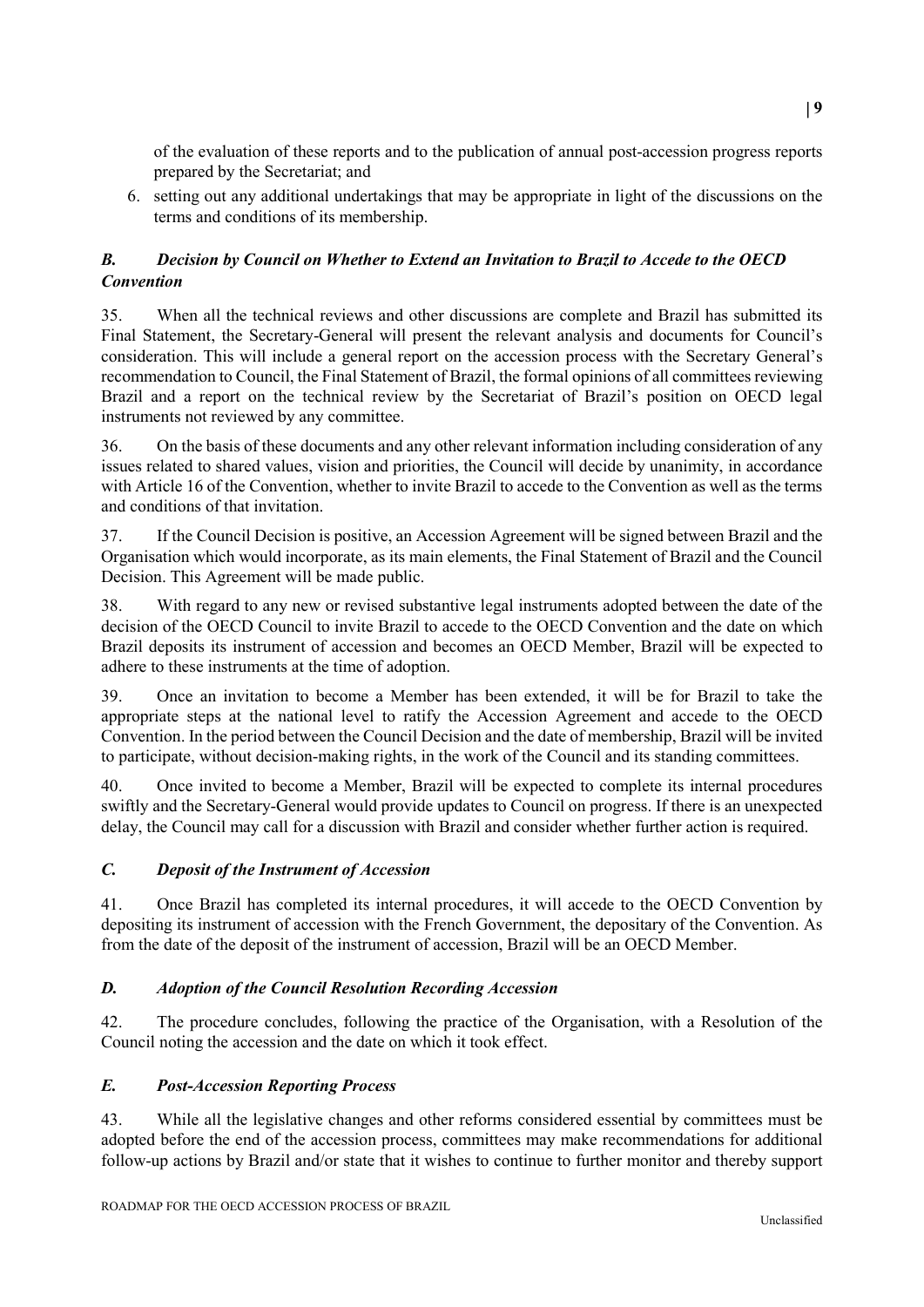# the implementation of reforms adopted during the accession process. For this purpose, committees may propose to Council a timeline for Brazil to report back to the committee after accession (see paragraph 18 above).

44. As noted above (see paragraph 34), Brazil would agree in its Final Statement to submit any progress reports to OECD committees after accession as set out in the decision of the Council to invite Brazil to accede to the Convention, to designate a high-level contact point on post accession progress, to contribute financial resources to cover the costs of the evaluation of these reports and to the publication of annual post-accession progress reports prepared by the Secretariat.

# **X. Resources Required for the Accession Process**

45. Brazil will be required to provide the necessary resources to cover the costs of its accession process. These non-recurring costs associated with its accession process will include OECD staff time and those associated with missions, meetings, documentation, co-ordination and management, communication as well as miscellaneous costs. The accession contributions will also cover the costs of integration of Brazil into the Organisation's work during the accession process. If, at the end of the process, the Council invites Brazil to become a Member of the Organisation, the accession contributions will also cover any further costs between the date of the Council decision and the date of membership related to coordination or the integration of Brazil into the statistical and other work of the Organisation as a Member.

46. Accession costs will be charged to Brazil as from the date of the adoption by Council of the present Roadmap and will include accession costs incurred for the period between the Council decision to open accession discussions and the adoption of the present Roadmap.

47. To ensure that the necessary resources are available in time to allow the accession process to proceed, Brazil will be required to make payments in advance of expenditure on the basis of Secretariat estimates of costs. These estimates, which will be made annually, will include a margin for unanticipated expenditures during the course of the year ahead.

48. The amount to be paid for the subsequent year may need to be adjusted in the light of the costs actually incurred in the preceding year. For example, if costs incurred in a given year exceed Brazil's payment for that year it may be necessary for Brazil to make a larger payment the following year.

49. The total cost of accession may ultimately be greater or less than the amount estimated since the progress of the accession process depends on a number of factors including the pace at which Brazil provides information to the committees and responds to recommendations made by committees. In this respect and in line with the approach taken for previous accession processes, any unspent appropriations will be automatically carried-forward to the following year.

50. At the end of the accession process, an accounting of the final total amount of the non-recurring costs shall be provided by the Secretary-General to the Council for its approval and final settlement with Brazil. Any outstanding balance shall be paid by Brazil or reimbursed by the Organisation (including through an offset against membership contributions) as the case may be.

# **XI. Practical Arrangements**

51. Brazil shall correspond with the Organisation and make all information available in one of the official languages of the Organisation (English or French) or provide official translations of such correspondence or documentation. The cost of any interpretation or translation into or from another language shall be covered by Brazil as part of the accession contributions referred to in paragraph 45 above.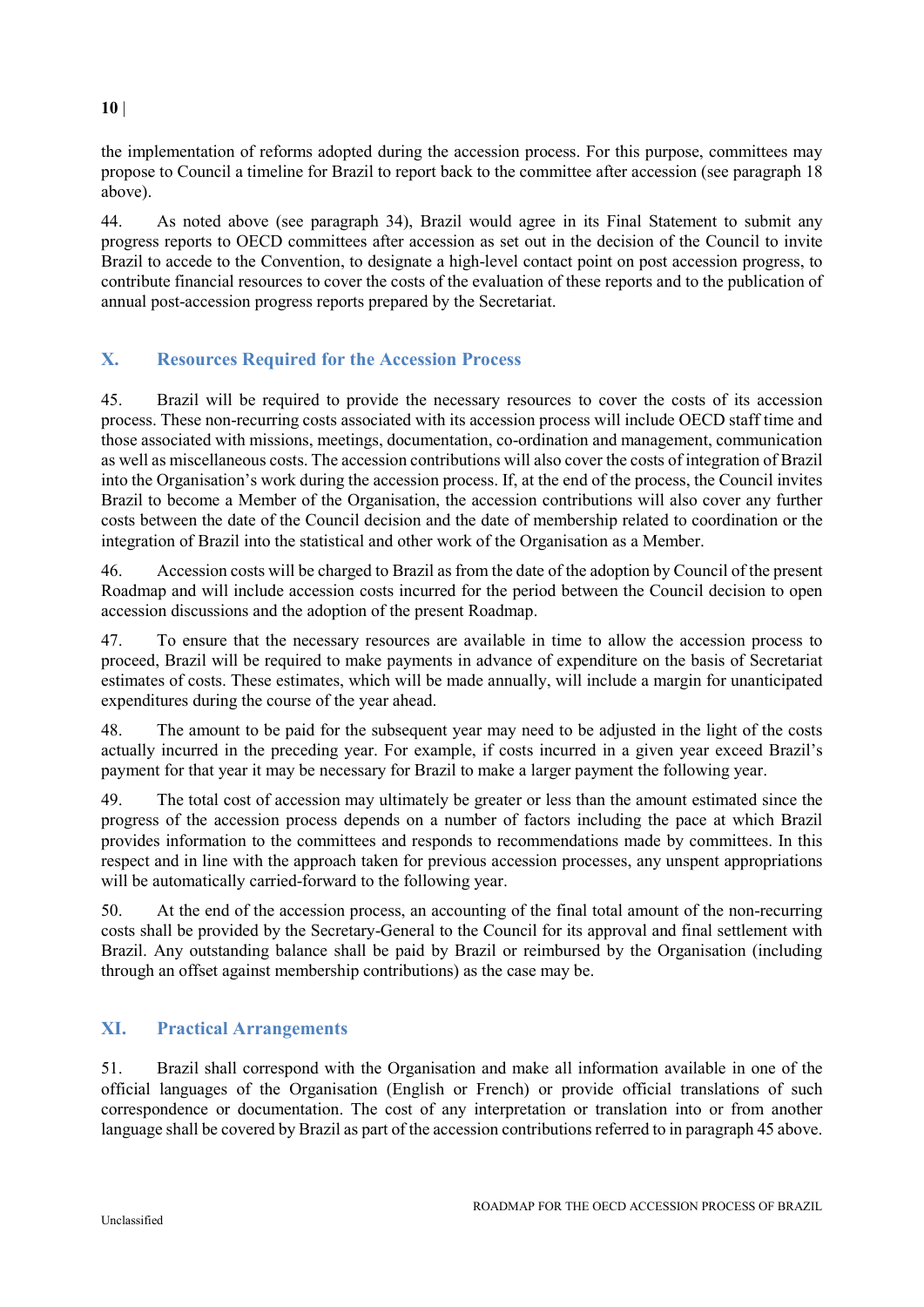52. Brazil should designate and maintain at all times a high level contact person in capital entrusted with coordinating national authorities involved in the accession process. Brazil should also designate a person with authority in charge of OECD accession who will be posted in Paris with the objective of facilitating contacts and handling operational matters arising in connection with the implementation of this process. Finally, Brazil should maintain and provide the Secretariat with a list of contact persons responsible for each of the committee reviews set out in paragraph 13 above.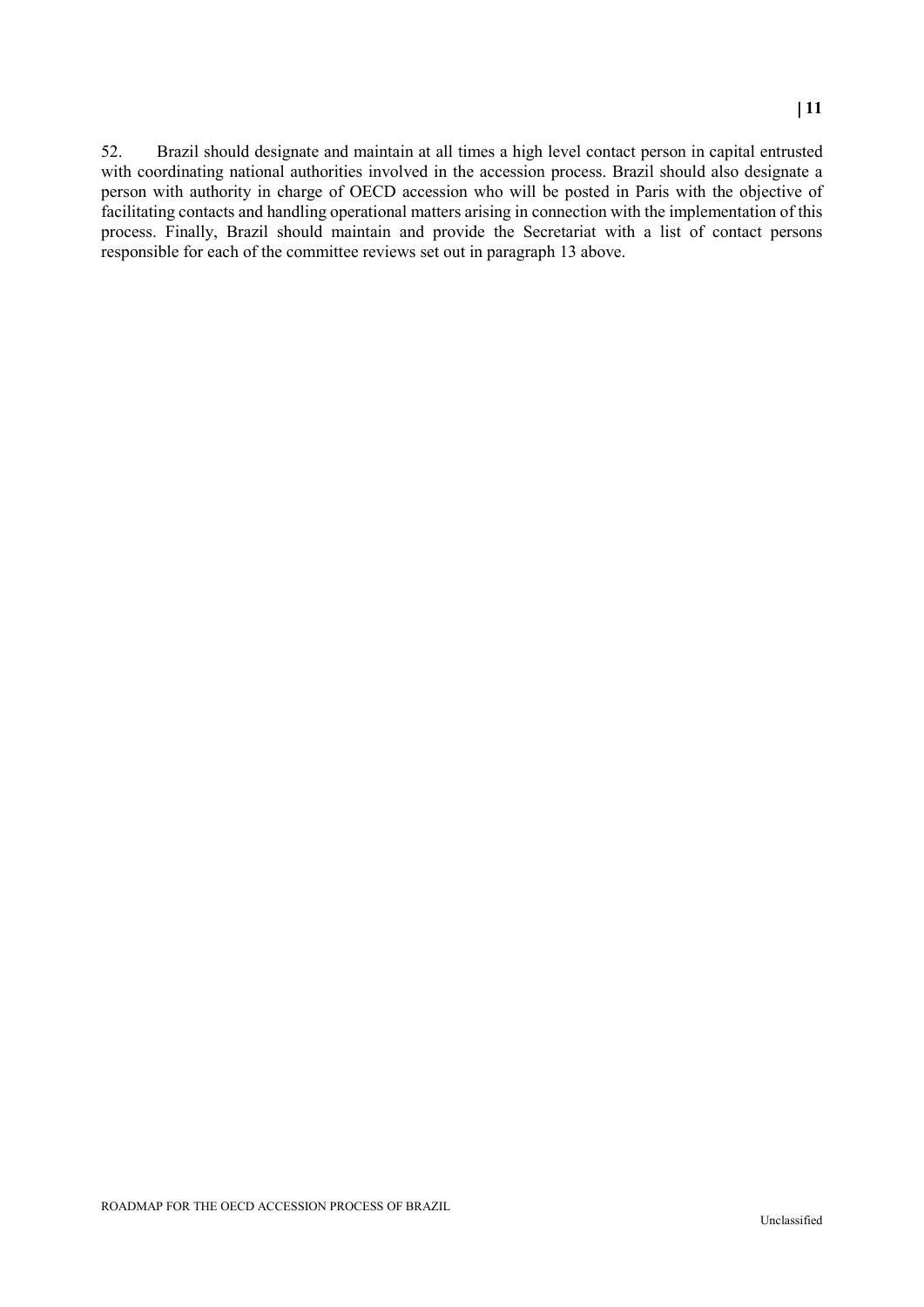# **Appendix: List of Accession Core Principles for OECD Committees**

*This Appendix sets out Core Principles for the technical accession review of each OECD committee. As stated in Section III above, as part of its review, each committee will evaluate the alignment of Brazil visà-vis all the substantive OECD legal instruments within its area of competence as well as Brazil's policies and practices as compared to OECD best policies and practices, with reference to the corresponding Core Principles set out in this Appendix. These lists of Core Principles are non-exhaustive and the committees may consider other issues within their competence as appropriate. In coming to their own conclusions, committees may rely on technical opinions provided by their subsidiary bodies.* 

#### **Investment Committee and the Working Party on Responsible Business Conduct**

- Full compliance with the principles of non-discrimination, transparency and 'standstill', in accordance with the OECD Codes of Liberalisation (the Code of Liberalisation of Capital Movements [\[OECD/LEGAL/0002\]](https://legalinstruments.oecd.org/en/instruments/OECD-LEGAL-0002) and the Code of Liberalisation of Current Invisible Operations [\[OECD/LEGAL/0001\]](https://legalinstruments.oecd.org/en/instruments/OECD-LEGAL-0001)), as well as the National Treatment Instrument [\[OECD/LEGAL/0263\]](https://legalinstruments.oecd.org/en/instruments/OECD-LEGAL-0263) of the OECD Declaration on International Investment and Multinational Enterprises [\[OECD/LEGAL/0144\]](https://legalinstruments.oecd.org/en/instruments/OECD-LEGAL-0144) (reservations under the Codes must be limited to existing restrictions);
- An open and transparent regime for foreign direct investment (FDI) restrictions must be limited and concern sectors where restrictions are not uncommon in OECD countries;
- Liberalisation of other long-term capital movements, including equity investment and debt instruments of a maturity of one year or more; commercial credit and other capital operations relating to international trade are also to be liberalised; a timetable for the abolition of remaining controls on short-term capital movements is required;
- No restrictions on payments or transfers in connection with international current account transactions; the candidate countries must comply with all IMF Article VIII requirements;
- Relaxation of restrictions on cross-border trade in services, particularly banking, insurance and other financial services;
- Alignment with the principles of non-discrimination, transparency of policies and predictability of outcomes, proportionality of measures and accountability of implementing authorities, if the candidate country implements investment policies designed to safeguard national security, in line with the Recommendation of the Council on Guidelines for Recipient Country Investment Policies relating to National Security [\[OECD/LEGAL/0372\]](https://legalinstruments.oecd.org/en/instruments/OECD-LEGAL-0372);
- Ensuring an investment climate that is aligned with the investment policy principles embodied in the Policy Framework for Investment (PFI);
- Evidence of commitment and effective measures to promote Responsible Business Conduct in relation to disclosure; business respect for human rights, including those of indigenous peoples; employment and industrial relations; environment; anti-corruption; consumer interests; science and technology; competition; and taxation; including the implementation of the OECD Guidelines for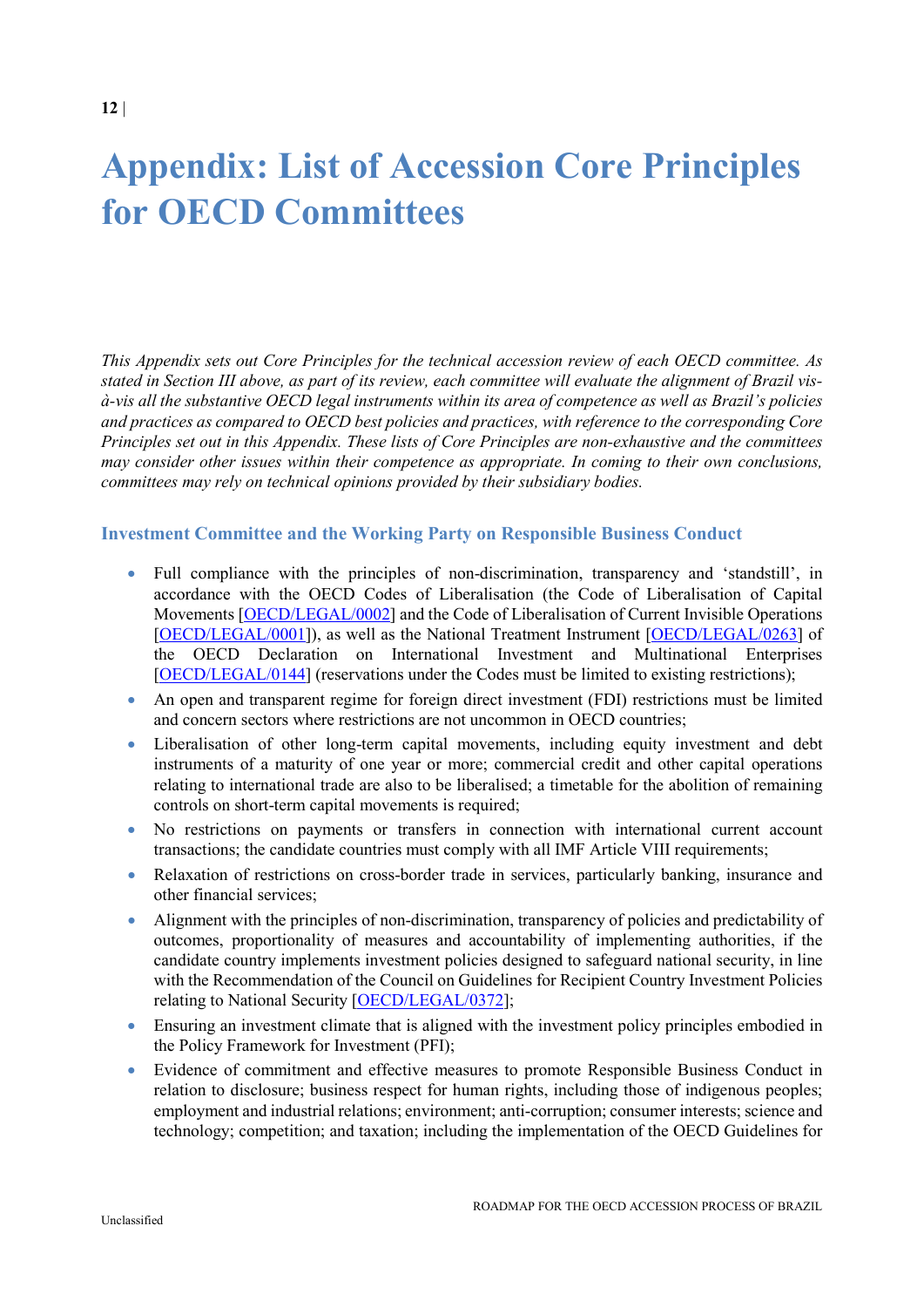Multinational Enterprises and the use of the OECD Due Diligence Guidances by business, as well as an adequate legal and regulatory framework in the areas covered by the Guidelines;

- An effectively functioning and adequately resourced National Contact Point for the OECD Guidelines for Multinational Enterprises that operates in conformity with the provisions set out in the Decision of the Council on the OECD Guidelines for Multinational Enterprises [\[OECD/LEGAL/0307\]](https://legalinstruments.oecd.org/en/instruments/OECD-LEGAL-0307), and taking into account the Procedural Guidance;
- Completion of the OECD Survey of Implementation of Methodological Standards for Direct Investment (based on the implementation of the Benchmark Definition of Foreign Direct Investment, 4th edition (BD4) [\[OECD/LEGAL/0363\]](https://legalinstruments.oecd.org/en/instruments/OECD-LEGAL-0363), agreement to report data for the compilation of the OECD International Direct Investment Yearbook, in accordance with the timetable and template agreed by Members.

# **Working Group on Bribery in International Business Transactions**

- Full compliance with the requirements of the Convention on Combating Bribery of Foreign Public Officials in International Business Transactions (the Convention);
- A satisfactory legal framework for combating bribery on a domestic level;
- Criminalisation of bribery of foreign public officials;
- A legal framework for corporate liability for bribery of foreign public officials (whether administrative, civil, criminal or hybrid);
- Capacity and ability of investigative, prosecutorial and judicial authorities to carry out their functions free from undue influence in line with Article 5 of the Convention and particularly as it relates to enforcing the foreign bribery offence under Article 1;
- Express non-tax deductibility of bribes and adequate accounting and auditing requirements;
- Ability to co-operate with other Parties to the Convention;
- Enforcement capacity for investigation and prosecution of bribery cases;
- Readiness and ability to undergo and to participate in peer reviews of other Parties to the Convention; and,
- Strong and effective legal and institutional frameworks for the protection of reporting persons.

# **Corporate Governance Committee**

- Ensuring a coherent institutional and regulatory framework that supports market-based access to finance and provides for the existence and effective enforcement of shareholder rights and the equitable treatment of shareholders, including minority and foreign shareholders;
- Requiring timely and reliable disclosure of corporate information in accordance with internationally recognised standards of accounting, auditing and non-financial reporting;
- Establishing professionalised and transparent ownership and oversight arrangements for stateowned enterprises to safeguard their integrity, accountability, autonomy and performance;
- Establishing effective separation of the government's role as an owner of state-owned enterprises and other state functions that may influence the conditions for state-owned enterprises;
- Ensuring a level-playing field in markets where state-owned enterprises and private sector companies compete, or could compete, in order to avoid market distortions arising from state ownership;
- Having a clear framework for the duties, rights and responsibilities of boards of directors, and that recognises stakeholder rights as established by law or through mutual agreements and encourages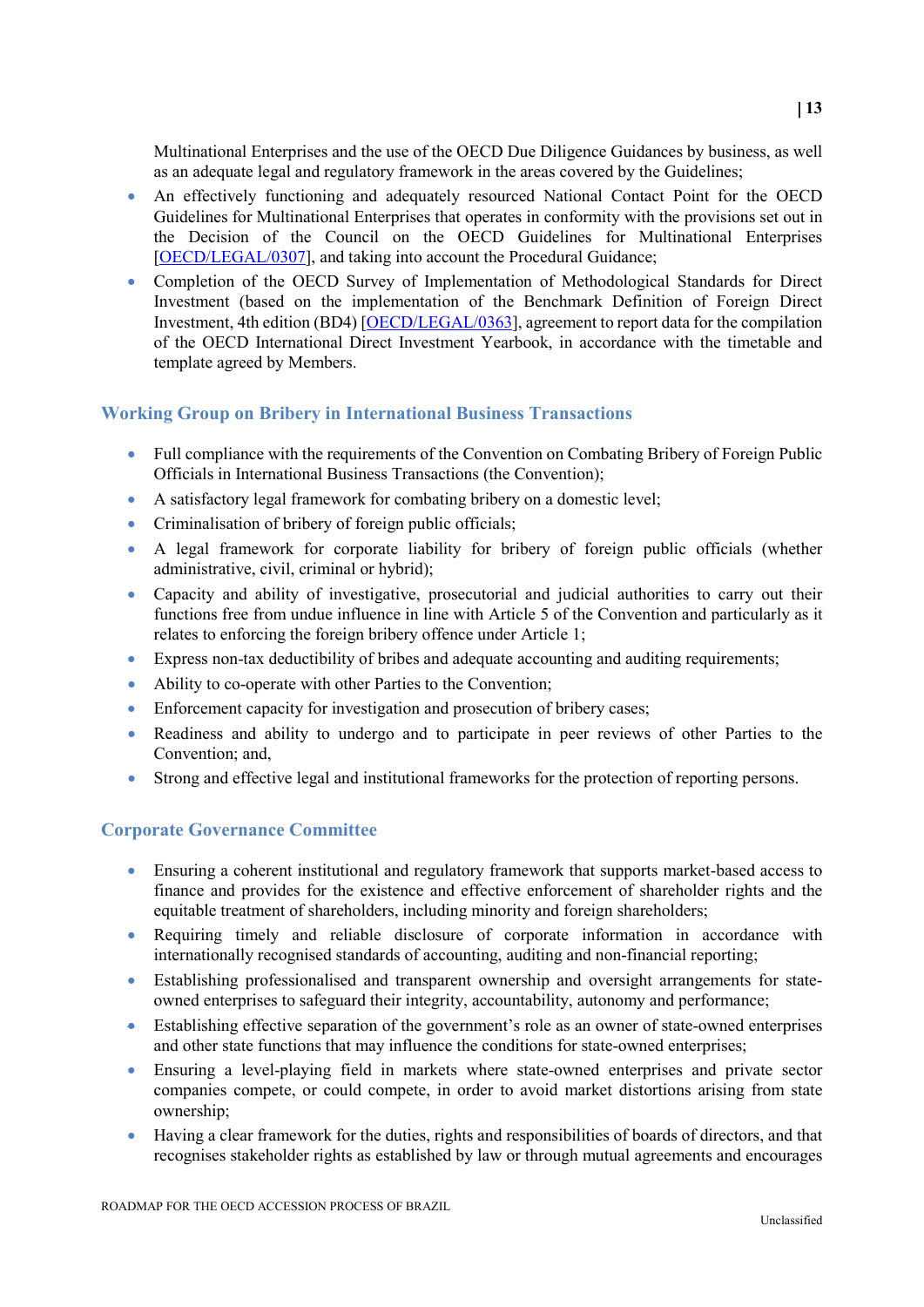active cooperation between corporations and stakeholders in creating the sustainability of financially sound enterprises.

# **Committee on Financial Markets**

- Market-oriented and sufficiently open, efficient and sound financial system, including the market and regulatory structure, based on high standards of transparency, confidence and integrity, and also evidence of effective and efficient financial regulations;
- Ensuring good market practices and policies with respect to:
	- o sustainable finance, including ESG, climate transition, and other environmental considerations;
	- o digitalisation of finance, with respect to tokenisation of assets, crypto-assets, decentralised finance, as well as the broader energy efficient use of Blockchain and distributed ledger technologies in financial systems; and,
	- o public debt management.
- Relaxation of restrictions on cross-border trade, investment and establishment in banking and other financial services, as required under the OECD Codes of Liberalisation;
- Ensuring appropriate level of access, protection and support for the demand-side, via financial consumer protection and financial literacy policies, to address asymmetries in market power and other consumer vulnerabilities.

# **Insurance and Private Pensions Committee**

- Ensuring efficient, resilient, stable, and inclusive insurance markets, based on sound prudential regulation and supervision of insurers and the protection of policyholders and beneficiaries, that support the capacity of the individuals, businesses, and governments to address risks and challenges, such as population ageing, sustainability and digitalisation;
- Ensuring that funded and private pension arrangements are well designed and inclusive, with sound prudential regulation and supervision, so that they work in the best interest of members, contributing to providing adequate retirement income within the overall pensions system, and addressing the many challenges they face, such as population ageing, sustainability and digitalisation;
- *Market liberalisation:* Relaxation of restrictions on cross-border trade, investment and establishment in insurance and pension services, as required under the OECD Codes of Liberalisation;
- *Consumer finance:* Ensuring appropriate level of access, protection and support for the demandside, via financial consumer protection and financial literacy policies, to address asymmetries in market power and other consumer vulnerabilities.

# **Competition Committee**

- Ensuring effective enforcement of competition laws through the establishment and operation of appropriate legal provisions, sanctions, procedures, policies and institutions;
- Facilitating international co-operation in investigations and proceedings that involve application of competition laws;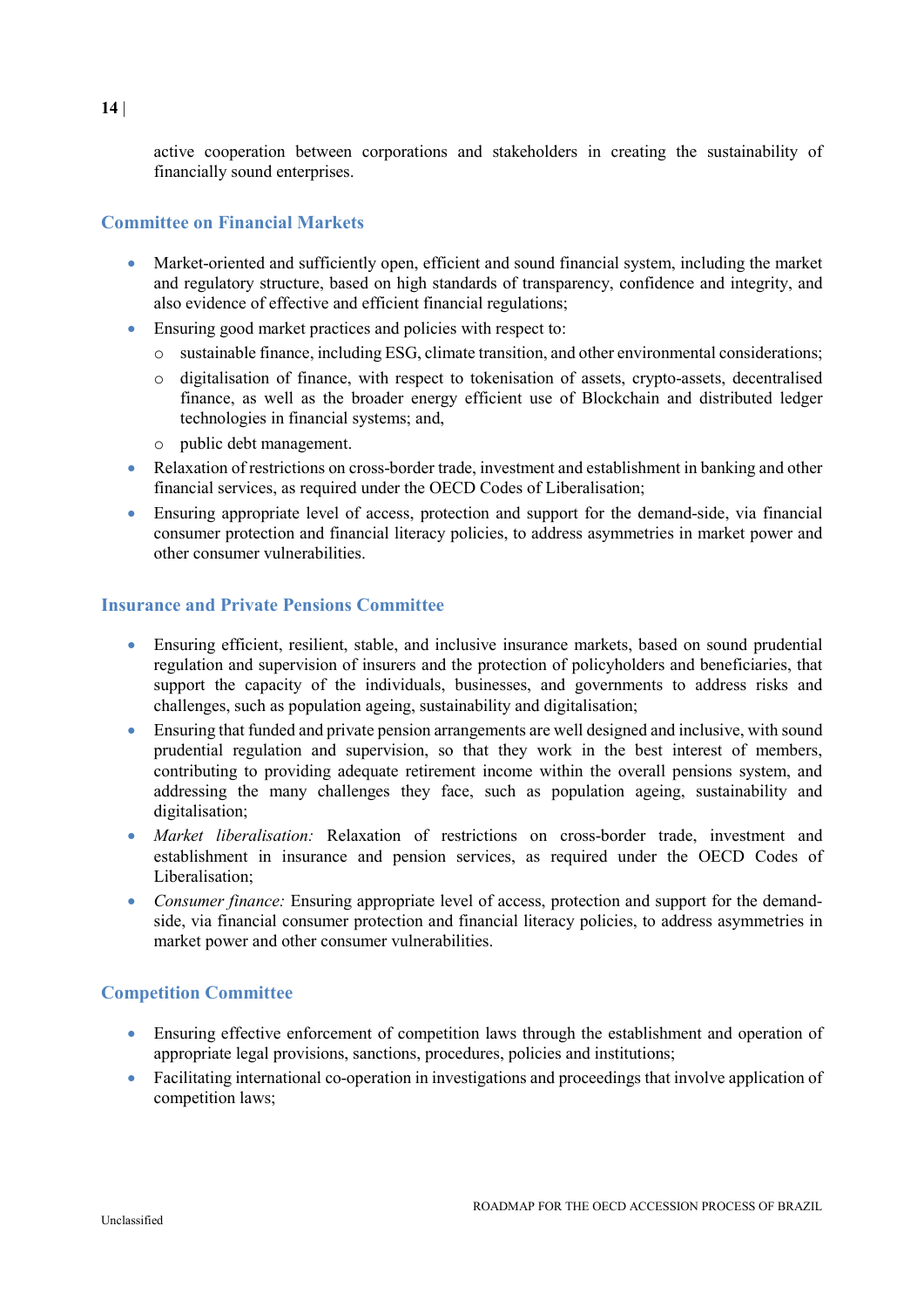• Actively identifying, assessing and revising existing and proposed public policies whose objectives could be accomplished with less anti-competitive effect, and ensuring that persons or bodies with competition expertise are involved in the process of such competition assessment.

# **Committee on Fiscal Affairs**

- Eliminating international double taxation on income and capital without creating opportunities for non-taxation or reduced taxation through complying with the key substantive conditions underlying the OECD Model Tax Convention;
- Committing to provide appropriate data for the CFA's periodic tax statistics and tax policy publications and also to contribute actively to the analysis of tax policy in terms of its effects on inclusive and sustainable economic growth and well-being;
- Eliminating double taxation through ensuring the primacy of the arm's length principle, as set out in the OECD's Transfer Pricing Guidelines for Multinational Enterprises and Tax Administrations, for the determination of transfer pricing between associated enterprises;
- Addressing Base Erosion and Profit Shifting (BEPS) in accordance with the BEPS package and the ongoing work of the Inclusive Framework on BEPS, including the two-pillar solution to address the tax challenges arising from the digitalisation of the economy;
- Engaging in administrative assistance in tax matters, including through effective exchange of information as reflected in the international standards on exchange of information on request and on automatic exchange of financial account information in tax matters;
- Reducing uncertainty and risks of double taxation and unintended non-taxation when applying Value Added Tax/Goods and Services Tax in a cross-border context, through the design and operation of these taxes in accordance with the 2016 Council Recommendation setting out the OECD's International VAT/GST Guidelines and the further guidance provided in related reports;
- Combating tax crimes and other crimes in accordance with the 2009 Council Recommendation, the 2010 Council Recommendation and the Principles in Fighting Tax Crime: The Ten Global Principles;
- Committing to provide appropriate data for the International Survey on Revenue Administration for purposes of the Tax Administration Comparative Information Series.

# **Environment Policy Committee**

- Developing and implementing effective and ambitious environmental and climate strategies and policies aimed at achieving net-zero greenhouse gas emissions by 2050 and commensurate medium-term targets in line with this pathway, while demonstrating actual implementation through robust transparency systems and no backsliding in ambition;
- Implementing target-based, transparent policies to ensure long-term biodiversity conservation and its sustainable use, including stopping and reversing biodiversity loss, deforestation and land degradation by 2030 as well as protecting other vital ecosystems, through an efficient mix of economic and regulatory instruments and integration of biodiversity-related objectives into sectoral policies, as well as taking effective actions that are implemented on the ground, while respecting and enforcing the rights of indigenous peoples and local communities;
- Implementing water policies that are based on long-term sustainable water management plans, encourage joint and shared management of water quantity and quality, and address practices, trends and developments that affect water availability, water demand, and exposure and vulnerability to water risks;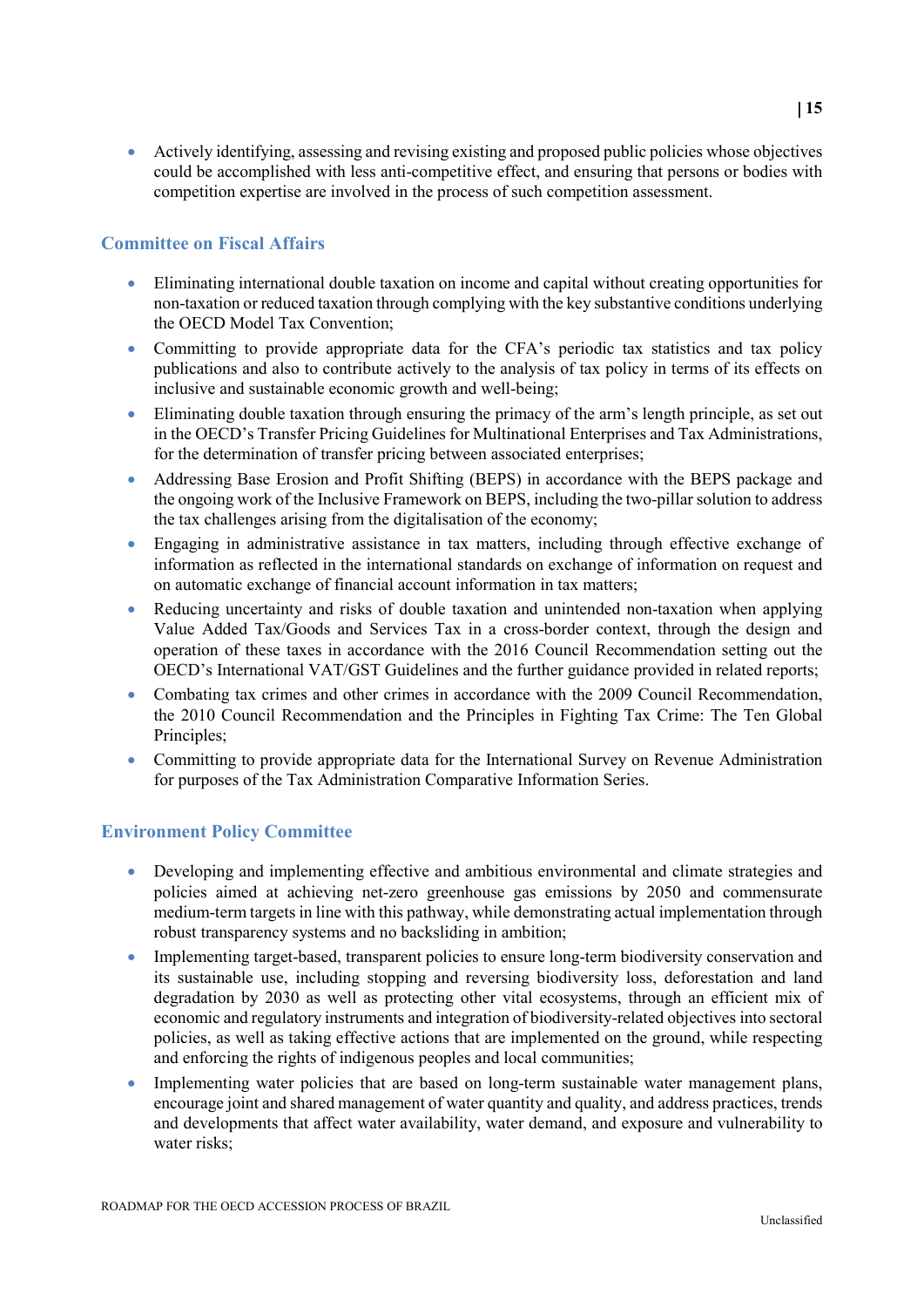- Implementing policies directed towards ocean conservation, including effective target-based strategies to curb overexploitation and promote sustainable management of marine resources;
- With respect to sustainable management of resources, implementing integrated life-cycle-oriented approaches to waste and materials (including plastics) management and establishing framework conditions for a more resource-efficient and circular economy;
- Ensuring that generation of waste, including hazardous waste, is reduced, export of waste for final disposal is minimised, and that waste is managed in an environmentally sound manner;
- Controlling exports and imports of hazardous waste while allowing trade in waste as end-of-life materials and products destined for economically efficient and environmentally sound recovery operations within the OECD area;
- Pursue policies for effective control of air pollution to achieve ambient air quality consistent with international public health standards; implement a national air quality monitoring system;
- Applying the Polluter-Pays Principle so that costs of pollution prevention and control measures, are borne by polluters and not generally subsidised by others, including governments;
- Promoting the use of economic instruments to improve allocation and efficient use of natural resources and better reflect the environmental and social costs of resource use, waste and pollution;
- Working towards phasing out any environmentally harmful subsidies across the economy with a view to directing all financial flows towards activities that are either neutral or positive for the environment;
- Integrating market and non-market instruments into an environmentally effective, economically efficient and socially equitable mix of policies, undertaking regular evaluations of the objectives, effectiveness and efficiency of environment- and climate-related policy and implementation instruments;
- Implementing a requirement for environmental assessment and continuous monitoring of projects, plans and programmes with potentially significant impacts on the environment, with measures for transparency and meaningful participation, early in the decision-making process and throughout implementation, by all people, including vulnerable, indigenous and local communities;
- Implementing integrated approaches for pollution prevention and control, and sustainable management of natural resources, working closely with other countries to address trans-frontier pollution;
- Integrating environmental and climate considerations into economic and sectoral policies and practices, promoting technological and organisational improvements to facilitate achievement of environmental and climate goals;
- Investing in climate resilience and adaptation as part of the national development agenda; mainstreaming adaptation and sustainable use and conservation of biodiversity into policy making and spatial and infrastructure planning;
- Improving the process and quality environmental information and reporting, providing objective, reliable, policy-relevant and accessible information on the environment and sustainable development to decision makers and the public, including in ways that make it easy for local communities to access and understand;
- Ensuring effective enforcement of environmental laws by strengthening the capacity of environmental agencies and encouraging civil society's participation in such efforts, including by providing adequate access to justice, fighting impunity for violations of environmental laws and ensuring that acts of violence and intimidation against environmental defenders are rigorously investigated and prosecuted;
- Applying domestic policies and measures that hold polluters responsible for remediation of contaminated sites, and that support and directly engage communities affected by pollution;

**16** |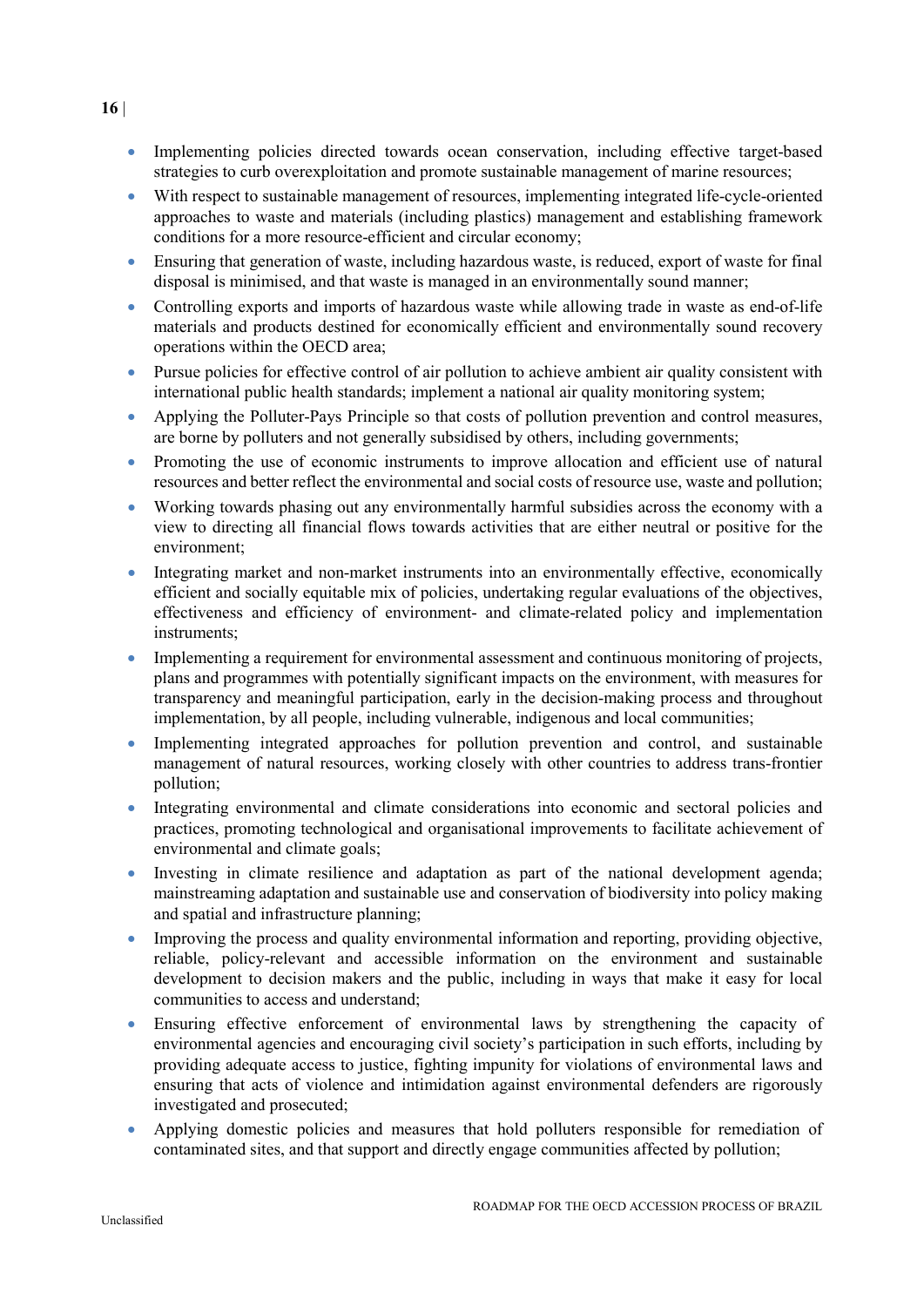- Assuming a similar level of obligations and commitments in relevant Multilateral Environmental Agreements, as those accepted by most or all OECD Member countries, e.g. the Paris Agreement on climate change and the Convention on Biological Diversity, and setting national policy
- Supporting non-OECD Member countries through international co-operation in the development and implementation of effective and ambitious environmental and climate strategies.

objectives in accordance with these obligations and commitments;

# **Chemicals and Biotechnology Committee**

- Agreeing to accept, from the date of OECD accession at the latest, data generated in the testing of chemicals by countries adhering to the OECD Acts on Mutual Acceptance of Data and in accordance with the OECD Principles of Good Laboratory Practice and Test Guidelines, for the purposes for the assessment and other uses relating to the protection of man and the environment;
- Ensuring the harmonisation of their chemical safety policies with those of OECD countries in order to (i) ensure that the instruments used to protect man and the environment are of comparable quality to those in Member countries, (ii) promote an OECD-wide system of chemicals management, thereby contributing to creation of a level playing field, and (iii) increase the possibilities of worksharing with OECD Partners;
- Giving particular attention to hazard communication in the supply chain and to the establishment of a systematic and comprehensive industrial chemicals management system;
- Promoting and supporting pollution prevention, control and as appropriate remediation;
- Working together with OECD countries to encourage and support convergence of safety policies of non-Members towards OECD standards for chemical and biotechnology products;
- Exchanging technical and policy information to address current and newly-emerging issues associated with chemical management and biotechnology product safety;
- Committing to global agreements related to chemicals management;
- Willingness and ability to take on the obligations consistent with OECD instruments in the fields of chemical safety;
- Assuming obligations in Multilateral Environmental Agreements related to chemicals management to the same extent as the ones accepted by most or all OECD Members.

# **Public Governance Committee**

- A sound structure of government, including the separation of powers and the ability to maintain the rule of law and continuously strengthen trust in institutions and democracy;
- Strengthen the public institutions' ability to promote systemic change as a way to respond to economic, social and environmental challenges through evidence-based and innovative policies;
- Leadership, prioritisation, co-ordination, and foresight capacity within the Centre of Government that ensures a whole-of-government approach to strategic decision-making and effective interface between the political and administrative levels in support of greater public sector effectiveness. This includes coherent enforcement frameworks, as well as robust set-ups for the governance of critical risks and crisis management;
- An open government able to foster transparency and accountability towards citizens, communicate with the public, promote stakeholder participation throughout the policy cycle, and protect and promote civic space;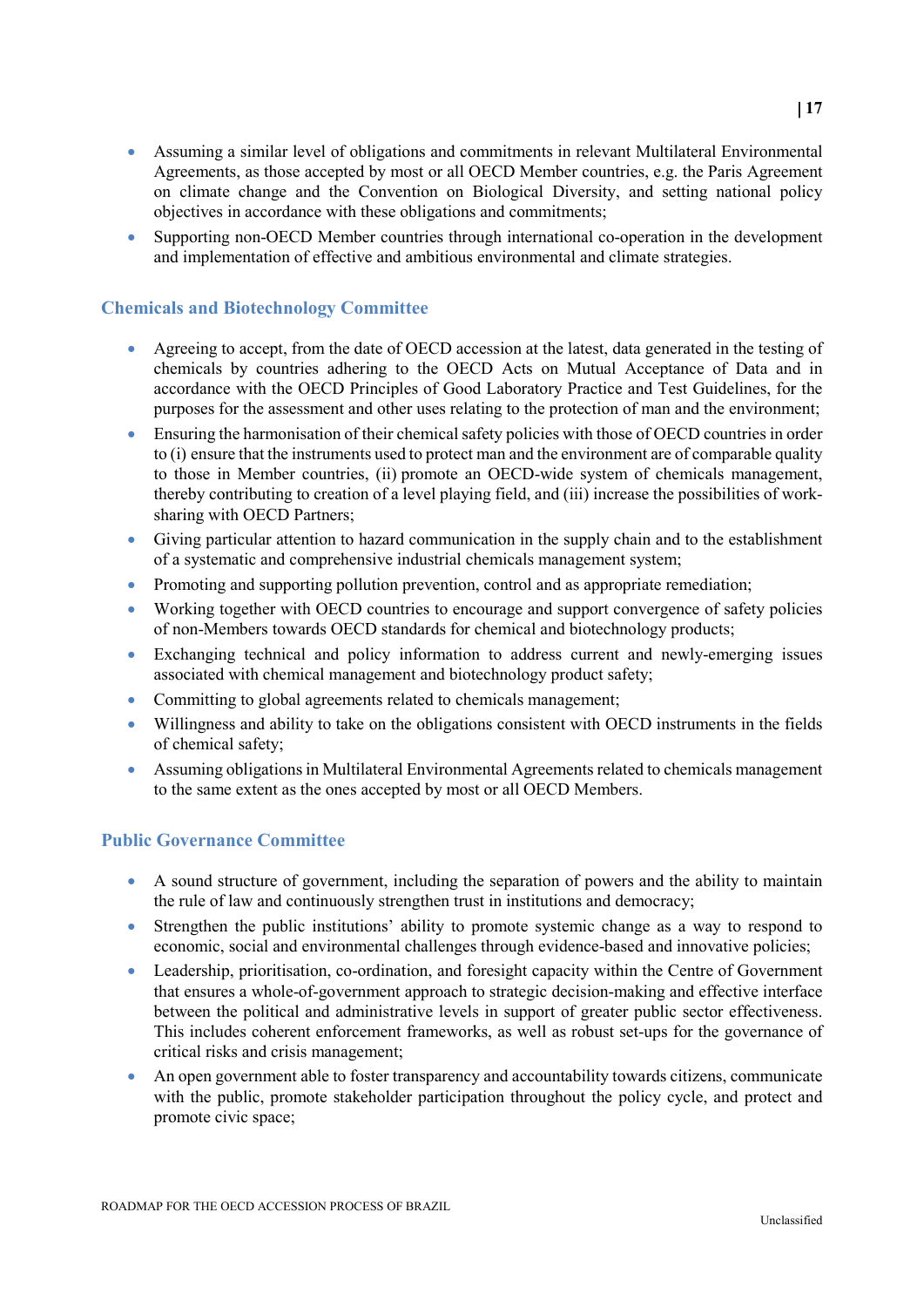- The use of ICTs, digital technologies and data, open data and innovation to improve access and quality of public services, including the vision and framework conditions for digital and innovative government as a strategic enabler of public-sector performance and responsiveness to the needs of society and the economy;
- The coherence of the legal, institutional and administrative settings and governance tools needed to design and implement policies, programmes and services to achieve societal goals such as gender equality, youth empowerment and intergenerational equity, access to justice and relevant Sustainable Development Goals, especially Goal 16, underpinned by a strategic vision to enhance policy coherence;
- A coherent and comprehensive public integrity system, enabling effective government accountability and building a culture of integrity, including through sound safeguards at the intersection of the public and private sectors for lobbying and conflict of interest;
- Infrastructure governance frameworks and public procurement systems that are comprehensive, efficient and transparent and contribute to maximise the impact of public spending while achieving pressing policy goals such as sustainability;
- A fit for purpose public service aiming to ensure that adaptive and responsive employment systems enable skilled and effective public servants to work in values-driven culture and leadership, integrating strategic workforce planning and management, diversity, and mechanisms to ensure staff performance and capacity;
- The use of performance indicators and data on public governance, including performance data for eventual inclusion in the OECD public governance database published biennially in Government at a Glance.

# **Committee of Senior Budget Officials**

- Capacity for spending better by the effective allocation and reallocation of public resources based on evidence;
- Capacity to meet existing and upcoming budgetary challenges and address high-level policy priorities in a sustainable manner, including through e.g. Green Budgeting;
- Openness and accessibility of public spending with clear mechanisms for transparency and accountability;
- Effective oversight of the budget process by parliaments and arrangements in place for public engagement.

# **Regulatory Policy Committee**

- Commitment to strengthen public governance through regulatory policy leading to high quality, fit-for-purpose laws and regulations that ensure transparency, legitimacy, accountability and respect for the rule of law to continuously strengthen trust in institutions and democracy;
- Improve and strengthen regulatory policy and governance at all levels of government to promote regulations that respond to economic, social and environmental challenges;
- The approach to policy development, including the establishment of institutions and processes for ensuring sound policy development, including regulatory impact assessment (RIA) and oversight and reporting on government-wide compliance with regulatory management practices;
- RIA assessment capacity, including the implementation of a regulatory impact assessment framework that addresses the appropriateness of regulating, determines the effectiveness of regulations to achieve their objectives, ascertains whether regulations give rise to unnecessary costs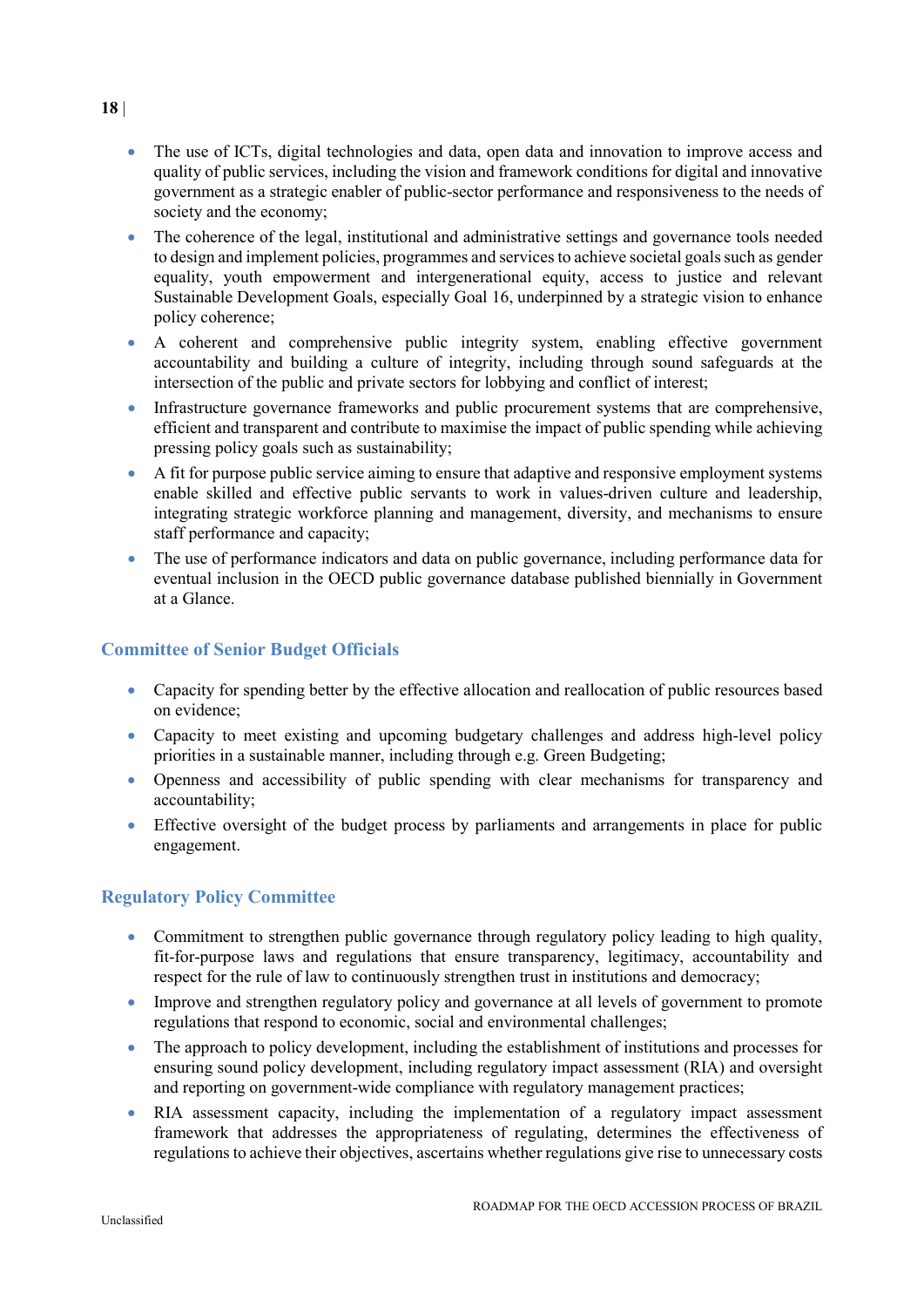and incorporates explicit consideration of alternative policy instruments, non-regulatory options as well as the efficient use of market mechanisms;

- Adherence to the principles of transparency and public participation in the development of regulations;
- Regulatory performance, including the performance of its regulatory system, focussing on the organisation of the functions of its regulatory agencies and inspectorates, their public accountability and their conformance with review and appeals processes;
- Multi-level governance for regulatory coherence, including the promotion of regulatory coherence through coordination with national, sub-national and supra-national bodies and the promotion of international regulatory co-operation;
- Develop agile regulatory governance to respond to the changing environment with more flexible regulatory systems that will be more resilient to future shocks;
- Capacity to consider relevant foreign and international regulatory frameworks when regulating and the ability to assess the transboundary impacts of regulatory measures.

# **Regional Development Policy Committee**

- Data on regional development, including the collection, publication and use of relevant data and indicators at different territorial levels for national and regional policy development, monitoring and performance evaluation;
- Regional development strategies and policies to strengthen regional and national performance, resilience, sustainability and citizen well-being, and reduce territorial divides. This implies placebased approaches to policy design and delivery tailored to the distinct attributes of each region within a coherent national framework and which should include notably:
	- o Urban development frameworks;
	- o Rural development frameworks;
	- o Incentives to foster urban-rural linkages.
- Effective multi-level governance, including effective co-ordination within and across levels of government and policy sectors to achieve inclusive and sustainable development**,** competitiveness and well-being outcomes nationally, regionally and locally;
- Subnational institutional and fiscal capacity to implement subnational government policy responsibilities as well as contribute to the design and implementation of national policy, while delivering relevant public investments and services for growth, competitiveness, equity and sustainability in each region;
- Framework conditions that enable subnational jurisdictions to make public investments in an effective, efficient and transparent manner.

#### **Committee on Statistics and Statistical Policy**

- Willingness and ability to fulfil the obligation in Article 3 a) of the OECD Convention to "furnish" the Organisation with the information necessary for the accomplishment of its tasks", including providing short term, structural and other analytical statistics and their associated methodological information needed for adequate policy analysis and surveillance;
- Establishment or maintenance of a legal and institutional framework for statistics and data aligned with the OECD Recommendation on Good Statistical Practice [\[OECD/LEGAL/0417\]](https://legalinstruments.oecd.org/en/instruments/OECD-LEGAL-0417) and the Set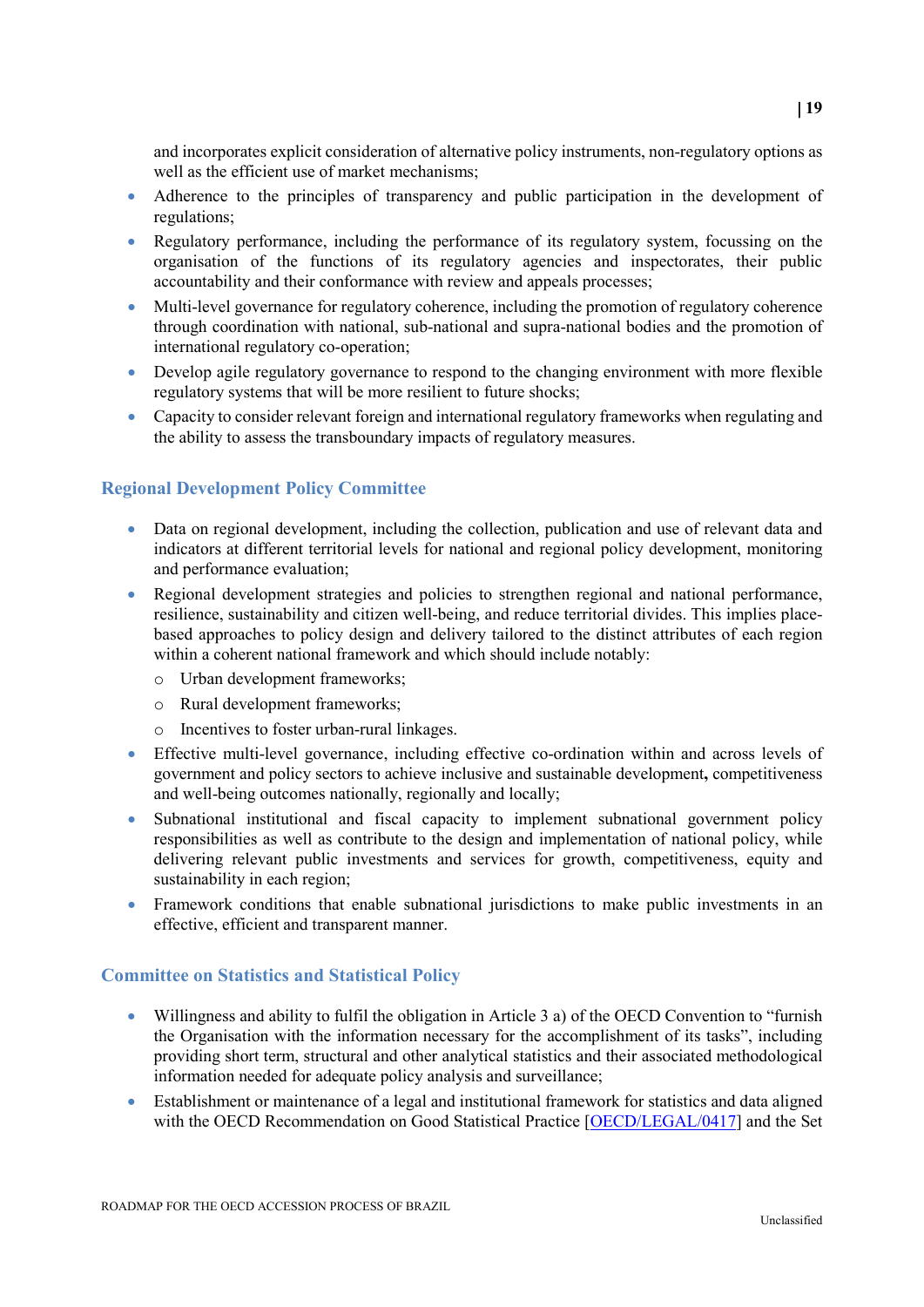of Good Statistical Practices<sup>[1](#page-19-0)</sup> that pertain to the individual provisions of the Recommendation, namely:

- o Ensuring professional independence of national statistical authorities;
- o Establishing an efficient coordination of the national statistical system and an effective governance of the data system;
- o Providing the producers of official statistics with a clear mandate to collect information for statistical purposes, including access to data from administrative sources and to privately held data;
- o Developing policies to ensure adequate human, financial and technical resources for the sustainable production of high-quality official statistics;
- o Using sound methodologies aligned with international standards, and commitment to professional standards and innovation in methods and sources;
- o Developing effective policies and good practices to ensure continuous improvement of the quality of official statistics, and to ensure their equitable and user-friendly accessibility and dissemination;
- o Ensuring impartiality, objectivity and transparency of official statistics;
- o Providing appropriate protection of the privacy of data providers and confidentiality of the individual information collected for statistical purposes;
- o Committing to international cooperation.
- Establishment and maintenance of a sound statistical and data infrastructure (for instance housing and population census, labour force survey or business register) aligned with policies and good practices in OECD Members;
- Successful integration into the Organisation's reporting and information systems by the time of accession, including appropriate mechanisms to transmit the data and metadata on a regular basis.

# **Economic Development Review Committee**

- To ensure effective policy-making in order to improve economic performance on a sustainable basis:
	- o A robust macroeconomic policy framework and a sound financial system, including in the face of economic shocks;
	- o Structural policy settings (including across product, labour and financial markets) consistent with promoting improved economic performance;
	- o A well-functioning economy and strong institutions to support sustainable and inclusive growth.

#### **Education Policy Committee**

- Ensuring the quality and effectiveness of education and training programmes, and improving the quality of learning outcomes;
- Promoting equality in educational opportunities, ensuring access to and success in quality education for all;
- Gathering and using information to guide skills development;

<span id="page-19-0"></span><sup>&</sup>lt;sup>1</sup> See [https://www.oecd.org/statistics/good-practice-toolkit/goodpractices/.](https://www.oecd.org/statistics/good-practice-toolkit/goodpractices/)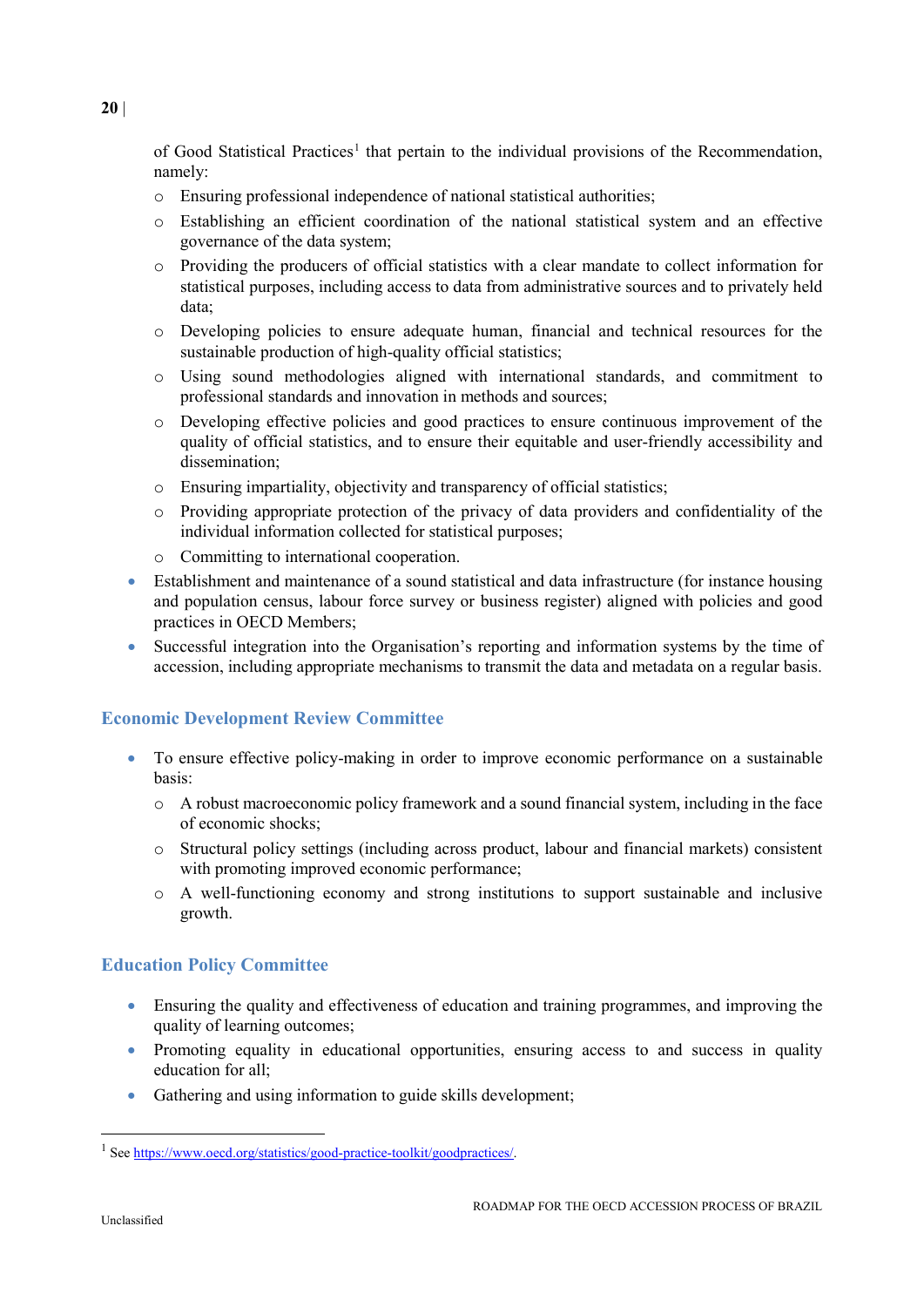- Using funding instruments and incentives to steer and encourage investment in skills development;
- Engaging stakeholders in designing and implementing policy.

# **Employment, Labour and Social Affairs Committee**

- Ensuring that labour market, training, social protection and migration policies and institutions are in place to facilitate economic adjustment and promote inclusive and sustainable economic prosperity for all through:
	- o appropriate inclusive labour market and training policies and institutions as well as industrial relations systems which are in line with the 2018 OECD Jobs Strategy;
	- o policies to improve labour market opportunities for under-represented and vulnerable groups (for example, the unskilled, persons with disabilities, youth and older people) as well as policies to promote social dialogue, labour market inclusion and the transition from informal to formal employment;
	- o policies to promote gender equality in employment and pay, as well as in training and access to social protection;
	- o policies to promote the economic, employment and social opportunities for all groups of young people;
	- o policies to promote the social and labour market inclusion of persons with disabilities and mental health issues;
	- o financially and socially sustainable policies to promote social integration and cohesion, including retirement income policies, support for families with children, and measures designed to assist people without work and other vulnerable groups to combat poverty and find productive and rewarding jobs;
	- o effective governance of the labour market and social protection systems, including the capacity to monitor the implementation of policies and analyse and evaluate the outcomes achieved;
	- o policies to ensure the full respect of labour rights and thorough exercise of individual and collective labour rights, including through effective labour inspection, with a particular emphasis on fundamental labour rights, including the ILO Fundamental Principles and Rights at Work;
	- o policies to combat all forms of discrimination in all areas of the economic and social life of the country;
	- o policies to better manage migration flows and to foster the labour market and social integration of immigrants and their children, as well as policies to harness the skills of emigrants to support economic growth.

# **Health Committee**

- The ability of the health system to deliver safe, people-centred and appropriate services, including access to preventive health care and medical treatment, to all social groups and in a transparent and timely manner;
- The resilience and preparedness of the health system to prepare for and respond to health emergencies and other crisis. This includes, but it is not limited to, addressing communicable diseases with epidemic or pandemic potential, through alignment with International Health Regulations (IHR), the resilience of health services and interconnected systems and One Health approach to tackle Anti-Microbial Resistance (AMR) and viral pathogens;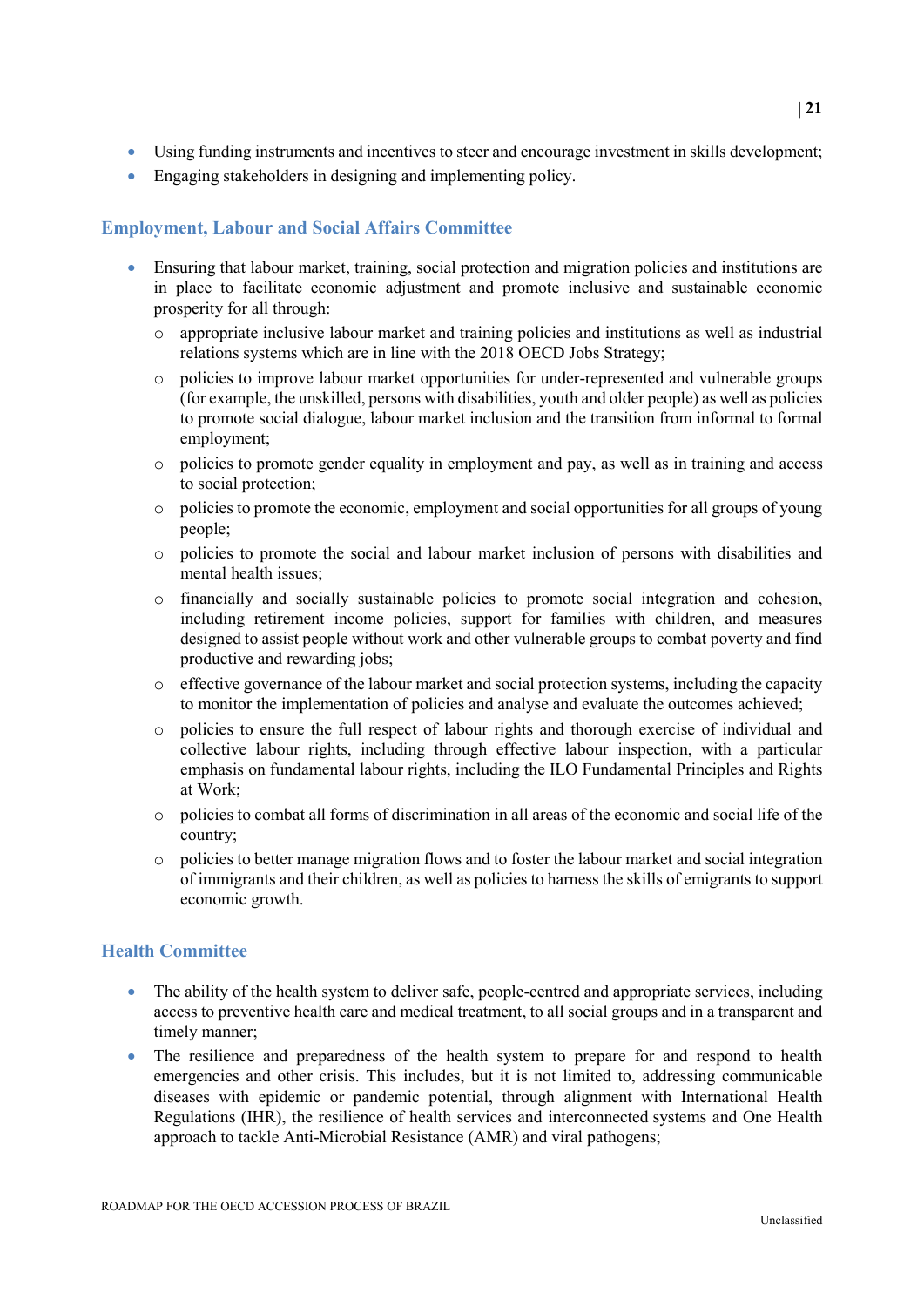- The financial sustainability of the health system, including the ability of government and individuals to meet the financial obligations being placed on them;
- The governance of the health system, which includes effective design, implementation and evaluation of policies; the ability to coordinate different stakeholders; the collection, monitoring and analysis of data on health system and policy performance; and the ability to use health data in a privacy respectful way to advance research and care;
- The policies which are in place in key areas of global concern, including the prevention and treatment of communicable/infectious and non-communicable diseases, the health workforce, and innovation in health goods and services;
- The willingness and ability to provide internationally comparable data and information, and participation in the projects and programmes of the Health Committee and its sub-groups as well as other international organisations involved in health policy, to facilitate mutual benefit and learning;
- The accountability and transparency of stakeholders involved in decision making and the provision of health services.

# **Trade Committee and the Working Party on Export Credits and Credit Guarantees**

- Record of, and commitment to, transparency and openness of decision making on trade policies and practices;
- Record of, and commitment to, market access in agricultural and non-agricultural goods and services;
- Record of, and commitment to, protection and enforcement of intellectual property rights;
- Adoption of, and commitment to OECD standards and best practices on export credits policies and practices;
- Commitment to demonstrate leadership in WTO reform efforts and WTO negotiations as befits members of the OECD.

# **Committee for Agriculture**

- Agriculture policy and other support for the agriculture and agri-food sector, assessing the extent to which polices designed to support the agriculture and agri-food sector support sustainable food systems, including a better-functioning domestic and multilateral market environment, through being transparent; targeted to specific outcomes; tailored to the desired outcome; flexible, reflecting diverse situations; consistent with multilateral rights and obligations; and equitable;
- Whether agriculture policies foster sustainability, in particular the sustainable use of available water, land, energy, soil, biodiversity resources, forest – including with respect to deforestation – and contribute to solutions to climate change;
- Whether the necessary institutional, non-regulatory and regulatory frameworks (including the use of market-based instruments) are in place to enable markets for food and agriculture products to function predictably, efficiently and effectively, including to promote resilience of food systems, attract investment, support innovation and improve productivity;
- Whether policies for the food and agriculture sector are coherent with general macroeconomic, structural, social, climate and other environmental policies.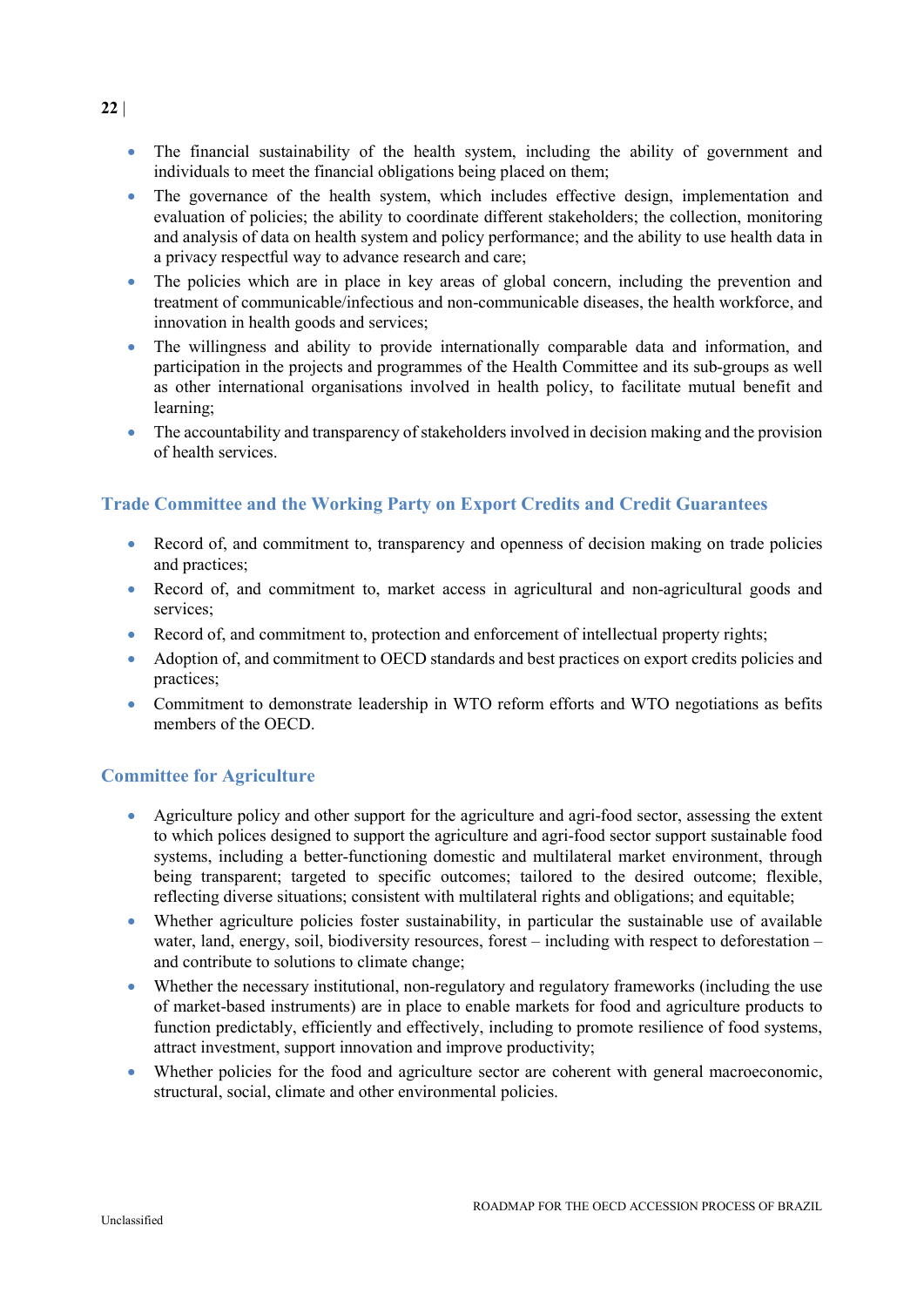# **Fisheries Committee**

- The application of sustainable fisheries management policies and practices, including eco-system based management approaches;
- A governance structure that can deliver sustainable fisheries and aquaculture outcomes, including with respect to stakeholder involvement in the management process:
- Sufficient research capacity to support developments in the fisheries and aquaculture sectors;
- A sufficiently resourced fisheries surveillance and enforcement system to deter illegal, unreported and unregulated fishing activities;
- National uptake of international principles for fisheries and aquaculture such as the FAO Code of Conduct;
- Participation in international bodies dealing with fisheries and aquaculture both regional fisheries management bodies and international organisations dealing with fisheries and aquaculture matters.

# **Committee for Scientific and Technological Policy**

- Develop a modern system for the governance of STI policies that promotes interaction across government and is inclusive of stakeholders, civil society and citizens. Such a system of governance should also encourage multi-stakeholder dialogue on the broader goals and normative values that underlie STI policy agendas, including with regard to socio-technical transitions, crisis preparedness and response;
- Develop and maintain institutional arrangements and policies to support fundamental, basic and applied research, including the sustainability of scientific research infrastructures;
- Promote excellence in targeted and curiosity driven scientific research through a balance of appropriate institutional and competitive funding mechanisms as well as evaluation mechanisms;
- Promote inclusivity and diversity in scientific education, research and employment and remove barriers to the participation of women and under-represented/marginalised groups;
- Develop policies and good practices regarding access, use and management of research data from public funding and promote open science;
- Ensure the preservation of academic freedom, respect for research ethics, and scientific integrity in all areas of research;
- Develop policies to foster interactions between industry and science (e.g. co-creation and the commercialisation of public research results via academic spin-offs, the licensing of intellectual property and mobility of highly skilled personnel);
- Promote mutually-beneficial international scientific and technology co-operation, economic growth and social development and address barriers that may affect such co-operation;
- Promote, individually and collectively, advances in scientific knowledge and technological development, while supporting the diffusion and access to scientific and technical knowledge;
- Develop supply-side and demand-side innovation policies that encourage private sector investments in R&D and innovation to improve competitiveness and address societal challenges (e.g. through mission-oriented innovation policies, public-private partnerships, public procurement, regulatory policies, etc.);
- Recognise in policymaking and implementation that technological innovation takes place in quite different sectoral environments, in terms of sources, actors and institutions, and innovation policies may need to be differentiated by sectors and stages of technological development (e.g. early stage, demonstration and deployment);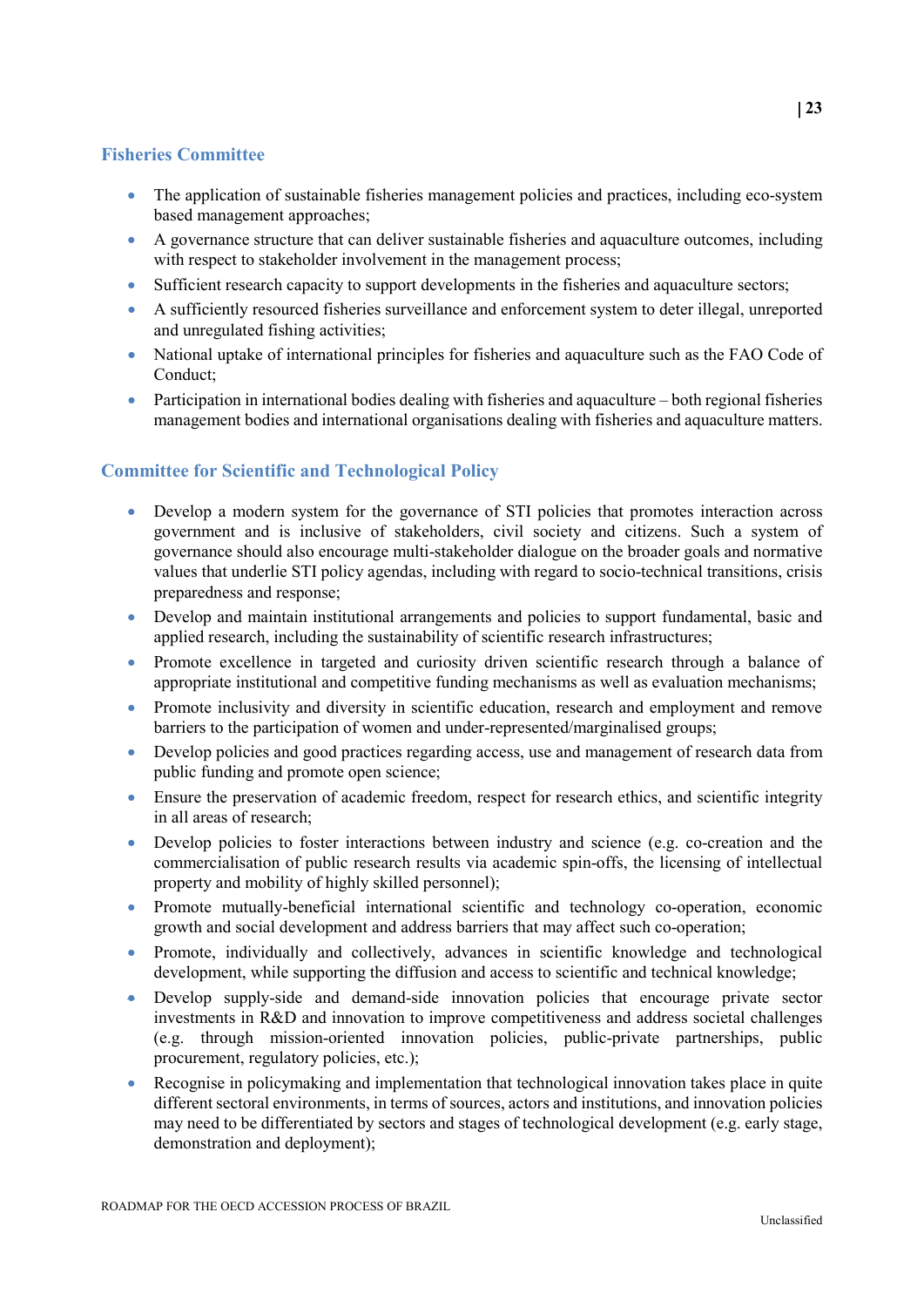- Promote responsible research and innovation policies that take into account effects and potential impacts on the environment and society;
- Promote the engagement of science with society through a variety of channels (e.g. public understanding of science, science communication, institutional arrangements for scientific advice, and citizen science);
- Provide comparative statistical information, according to OECD guidelines, on science and technology performance, which is the basis for the Committee for Scientific and Technological Policy's analytical work;
- Consider and follow, when appropriate, the best practices in science and technology policy, including intellectual property rights, developed by the Committee for Scientific and Technological Policy.

# **Committee on Digital Economy Policy**

- Implementation of effective policies, institutions and legal and regulatory frameworks to foster an inclusive digital transformation, including policies to spur the access to, investment in, development, uptake and responsible use of digital technologies, in particular trustworthy artificial intelligence systems;
- Promoting the expansion of high-quality and secure broadband communication services at affordable prices, including through competitive markets, investments and innovation, while accounting for their environmental impacts;
- Preserve digital technologies' role in stimulating innovation and advancing economic and social goals and in giving voice to democratic aspirations, while promoting a safe and trusted online environment for all users, including vulnerable populations such as children;
- Improving the ability to use data to solve economic and social challenges (e.g., climate change, pandemics) through improved access and sharing;
- Protection of individuals' personal data and privacy and co-operation in the enforcement of privacy laws;
- Promotion of a culture of security risk management in the use of information systems and networks and the protection of critical activities, including development of policies and practices to address those risks.

# **Committee on Consumer Policy**

- Advance consumer welfare through the development and enforcement of policies that are evidence-based, informed by behavioural insights, and promote:
	- o protection and empowerment of consumers engaging in e-commerce (including via online marketplaces), and the digital transformation more broadly;
	- o enforcement co-operation against deceptive and unfair commercial practices affecting consumers, within and across borders, including by equipping consumer protection authorities with relevant powers and authority to investigate and take action;
	- o the development of effective mechanisms for consumers to resolve disputes and obtain redress, including alternative (out of court) mechanisms;
	- o effective consumer product safety policy frameworks, including cross-border co-operation informed by online market surveillance and global product recall initiatives;